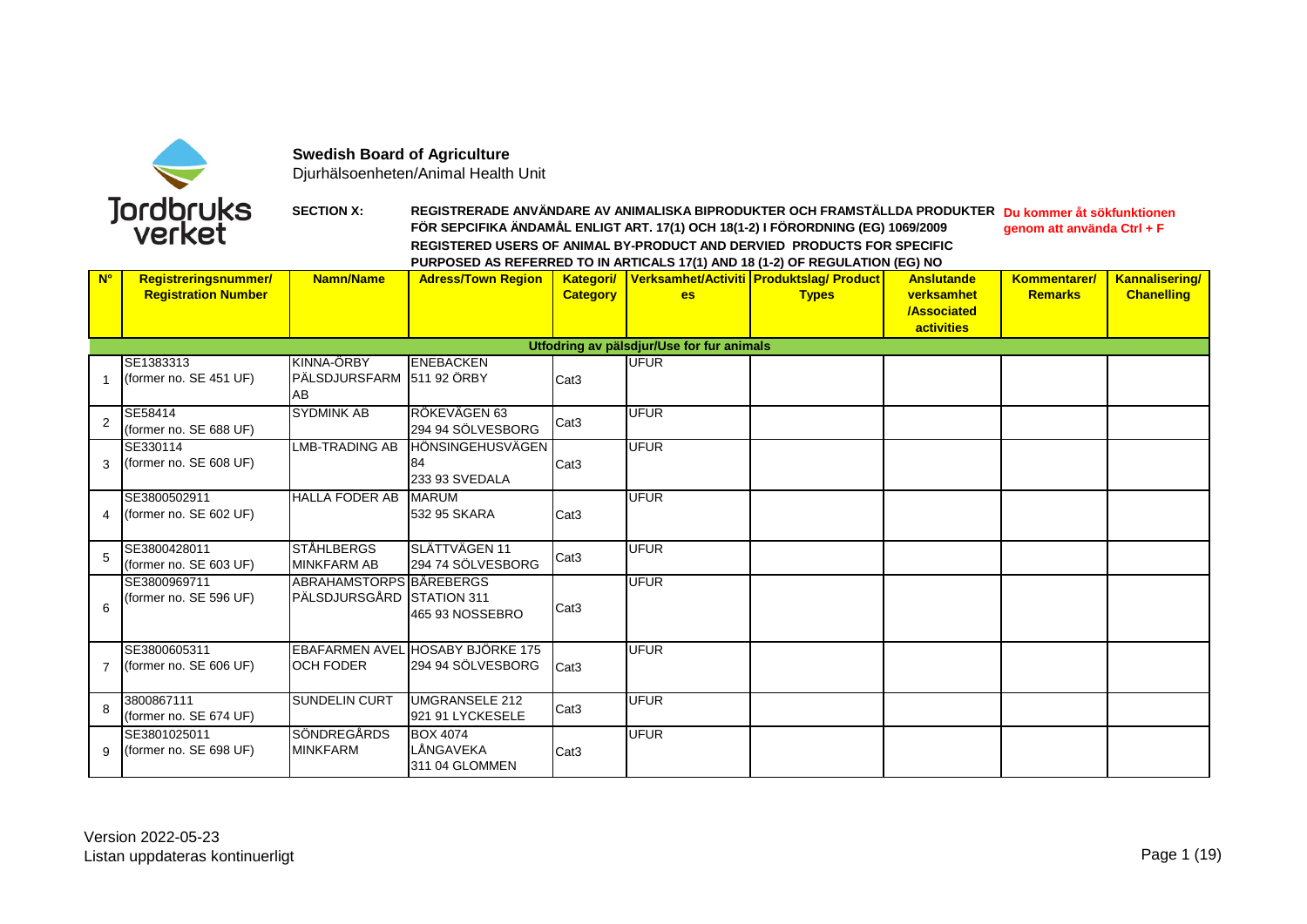| 10 <sup>1</sup> | SE3801019311<br>(former no. SE 697 UF) | <b>ROLANDS</b><br><b>MINKFARM AB</b>                 | <b>BOX 4156</b><br>LÅNGAVEKA<br>311 04 GLOMMEN | Cat <sub>3</sub> | <b>UFUR</b> |  |  |
|-----------------|----------------------------------------|------------------------------------------------------|------------------------------------------------|------------------|-------------|--|--|
| 11              | SE907513<br>(former no. SE 2046 UF)    | <b>LUNDGRENS MINK MARUM</b><br><b>AB</b>             | <b>TALLEBACKEN</b><br>532 95 SKARA             | Cat <sub>3</sub> | <b>UFUR</b> |  |  |
| 12              | SE447613<br>(former no. SE 600 UF)     | <b>BJÖRKEBERGS</b><br>AVEL & FODER AB 310 21 HISHULT | GÖSTORPSHULT 65                                | Cat <sub>3</sub> | <b>UFUR</b> |  |  |
| 13              | SE222213<br>(former no. SE 580 UF)     | <b>BAS-MINK AB</b>                                   | LITORINAVÄGEN 8<br>294 74 SÖLVESBORG           | Cat <sub>3</sub> | <b>UFUR</b> |  |  |
| 14              | SE640413<br>(former no. SE 585 UF)     | <b>FURULUNDS</b><br><b>MINKFARM AB</b>               | FISKAREVÄGEN 11<br>294 71 SÖLVESBORG           | Cat <sub>3</sub> | <b>UFUR</b> |  |  |
| 15              | SE661313<br>(former no. SE 2027 UF)    | <b>BENGTSSONS</b><br><b>MINKFARM AB</b>              | BERNSA JOHANSVÄG<br>12<br>294 94 SÖLVESBORG    | Cat <sub>3</sub> | <b>UFUR</b> |  |  |
| 16              | SE607713<br>(former no. SE 2011 UF)    | <b>BJÖRKETS</b><br><b>MINKFARM AB</b>                | ÖSTRA MJÄLLBYV. 2<br>294 71 SÖLVESBORG         | Cat <sub>3</sub> | <b>UFUR</b> |  |  |
| 17              | SE216113<br>(former no. SE 586 UF)     | <b>HANÖMINK</b>                                      | <b>TOCKENVÄGEN 8</b><br>294 71 SÖLVESBORG      | Cat <sub>3</sub> | <b>UFUR</b> |  |  |
| 18              | SE656613<br>(former no. SE 2741 UF)    | <b>MARKUS</b><br><b>MINKFARM KB</b>                  | M/S MAZEDAS VÄG 13<br>294 94 SÖLVESBORG        | Cat <sub>3</sub> | <b>UFUR</b> |  |  |
| 19              | SE136614<br>(former no. SE 2073 UF)    | <b>HULANS EXPORT</b><br>AB                           | ÅSTARP KÄLLUNDA 2<br>512 93 SVENLJUNGA         | Cat <sub>3</sub> | <b>UFUR</b> |  |  |
| 20              | SE604013<br>(former no. SE 2074 UF)    | <b>BMA TRADING AB SKALLMEJA</b>                      | <b>TORKELSTORP 7</b><br>532 95 SKARA           | Cat <sub>3</sub> | <b>UFUR</b> |  |  |
| 21              | SE608513<br>(former no. SE 2072 UF)    | <b>KRANTZ MINK AB</b>                                | <b>GÄRDHEM MYRÅSEN</b><br>532 96 SKARA         | Cat <sub>3</sub> | <b>UFUR</b> |  |  |
| 22              | SE403313<br>(former no. SE 424 UF)     | <b>GLENMARKS</b><br><b>MINKFARM</b>                  | ULLSTORP 1140<br>273 94 TOMELILLA              | Cat <sub>3</sub> | <b>UFUR</b> |  |  |
| 23              | SE1388113<br>(former no. SE 589 UF)    | K.B. MINK AB                                         | NOTVÄGEN 3<br>294 95 SÖLVESBORG                | Cat <sub>3</sub> | <b>UFUR</b> |  |  |
| 24              | SE1388313<br>(former no. SE 590 UF)    | <b>B.A.L FUR AB</b>                                  | NOTVÄGEN 3<br>294 95 SÖLVESBORG                | Cat <sub>3</sub> | <b>UFUR</b> |  |  |
| 25              | SE608213<br>(former no. SE 2017 UF)    | <b>KYLINGE</b><br><b>MINKFARM</b>                    | PUKAVIKSVÄGEN 1286<br>294 93 SÖLVESBORG        | Cat <sub>3</sub> | <b>UFUR</b> |  |  |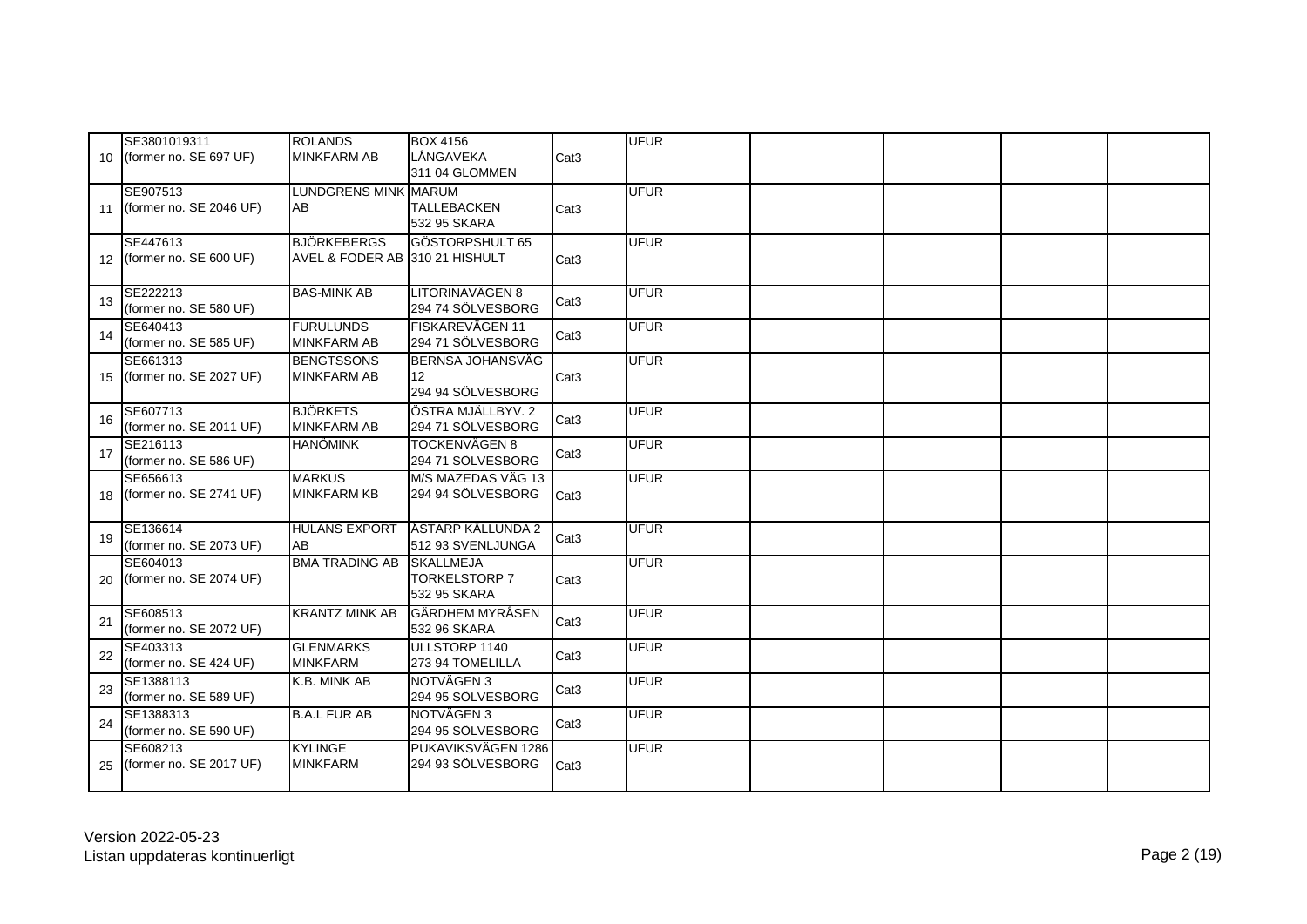|    | SE603113                |                               | BR. THAGESSONS MÖRBYVÄGEN 184     |                  | <b>UFUR</b> |  |  |
|----|-------------------------|-------------------------------|-----------------------------------|------------------|-------------|--|--|
| 26 | (former no. SE 2030 UF) | <b>MINKFARM HB</b>            | 294 94 SÖLVESBORG                 | Cat <sub>3</sub> |             |  |  |
|    |                         |                               |                                   |                  |             |  |  |
|    | SE618613                | <b>BERTS PÄLS AB</b>          | HALLAHÅLEVÄGEN 23                 |                  | <b>UFUR</b> |  |  |
|    |                         |                               | 297 74 SÖLVESBORG                 |                  |             |  |  |
| 27 | (former no. SE 2049 UF) |                               |                                   | Cat <sub>3</sub> |             |  |  |
|    |                         |                               |                                   |                  |             |  |  |
|    | SE629913                |                               | FABNE MINKFARM HASABY BJÖRKE 52-6 |                  | <b>UFUR</b> |  |  |
| 28 | (former no. SE 2029 UF) | AB                            | 294 95 SÖLVESBORG                 | Cat <sub>3</sub> |             |  |  |
|    |                         |                               |                                   |                  |             |  |  |
|    | SE763813                | <b>NILSSON</b>                | MJÄLLBY LJUNGAV.                  |                  | <b>UFUR</b> |  |  |
|    | (former no. SE 587 UF)  | <b>CHRISTER</b>               | 102                               |                  |             |  |  |
| 29 |                         | <b>TALLHAGA</b>               | 294 94 SÖLVESBORG                 | Cat <sub>3</sub> |             |  |  |
|    |                         | <b>MINKFARM</b>               |                                   |                  |             |  |  |
|    | SE608013                | <b>HALL MORGAN</b>            | LÖVBACKEN                         |                  | <b>UFUR</b> |  |  |
| 30 | (former no. SE 2067 UF) |                               | <b>KINNEVEDUM</b>                 | Cat <sub>3</sub> |             |  |  |
|    |                         |                               | 533 97 GÖTENE                     |                  |             |  |  |
|    | SE701013                | <b>FREDRIKSSON</b>            | <b>ERIKSBYGGET</b>                |                  | <b>UFUR</b> |  |  |
| 31 | (former no. SE 2062 UF) | <b>MICHAEL</b>                | 567 91 VAGGERYD                   | Cat <sub>3</sub> |             |  |  |
|    | SE1923917               | SANDTAGETS MF                 | VITSIPPSVÄGEN 1                   |                  | <b>UFUR</b> |  |  |
| 32 |                         | AB                            | 294 72 SÖLVESBORG                 | Cat <sub>3</sub> |             |  |  |
|    | SE1372213               | SVENSSON BENGTEKÄNGEN         |                                   |                  | <b>UFUR</b> |  |  |
| 33 | (former no. SE 675 UF)  |                               | 568 93 SKILLINGARYD               | Cat <sub>3</sub> |             |  |  |
|    |                         |                               |                                   |                  |             |  |  |
|    | SE602913                | <b>SNUDDEBO</b>               | <b>BÄCK NORRGÅRDEN</b>            |                  | <b>UFUR</b> |  |  |
|    | (former no. SE 2087 UF) | PÄLSDJURSGÅRD 567 91 VAGGERYD |                                   |                  |             |  |  |
| 34 |                         | AB                            |                                   | Cat <sub>3</sub> |             |  |  |
|    |                         |                               |                                   |                  |             |  |  |
|    |                         |                               |                                   |                  |             |  |  |
|    | SE 947313               | SKYBERGA LANT- SKYBERGA 115   |                                   |                  | <b>UFUR</b> |  |  |
| 35 | (former no. SE 595 UF)  | BRUKSPRODUKTE 692 93 KUMLA    |                                   | Cat <sub>3</sub> |             |  |  |
|    |                         | R                             |                                   |                  |             |  |  |
|    |                         | AB                            |                                   |                  |             |  |  |
| 36 | SE762413                | <b>KLASSFODER I</b>           | KLISSVÄGEN 33                     | Cat <sub>3</sub> | <b>UFUR</b> |  |  |
|    | (former no. SE 499 UF)  | <b>SUNDSVALL AB</b>           | 853 57 SUNDSVALL                  |                  |             |  |  |
|    | SE628913                | <b>HILLER INGEMAN</b>         | FURUMOVÄGEN 27-10                 |                  | <b>UFUR</b> |  |  |
| 37 | (former no. SE 2021 UF) |                               | 294 76 SÖLVESBORG                 | Cat <sub>3</sub> |             |  |  |
|    |                         |                               |                                   |                  |             |  |  |
|    | SE850413                | <b>BERNTSSONS</b>             | <b>SKALLMEJA</b>                  |                  | <b>UFUR</b> |  |  |
| 38 | (former no. SE 2071 UF) | <b>GÅRD AB</b>                | <b>STOMMEN</b>                    | Cat <sub>3</sub> |             |  |  |
|    |                         |                               | 532 95 SKARA                      |                  |             |  |  |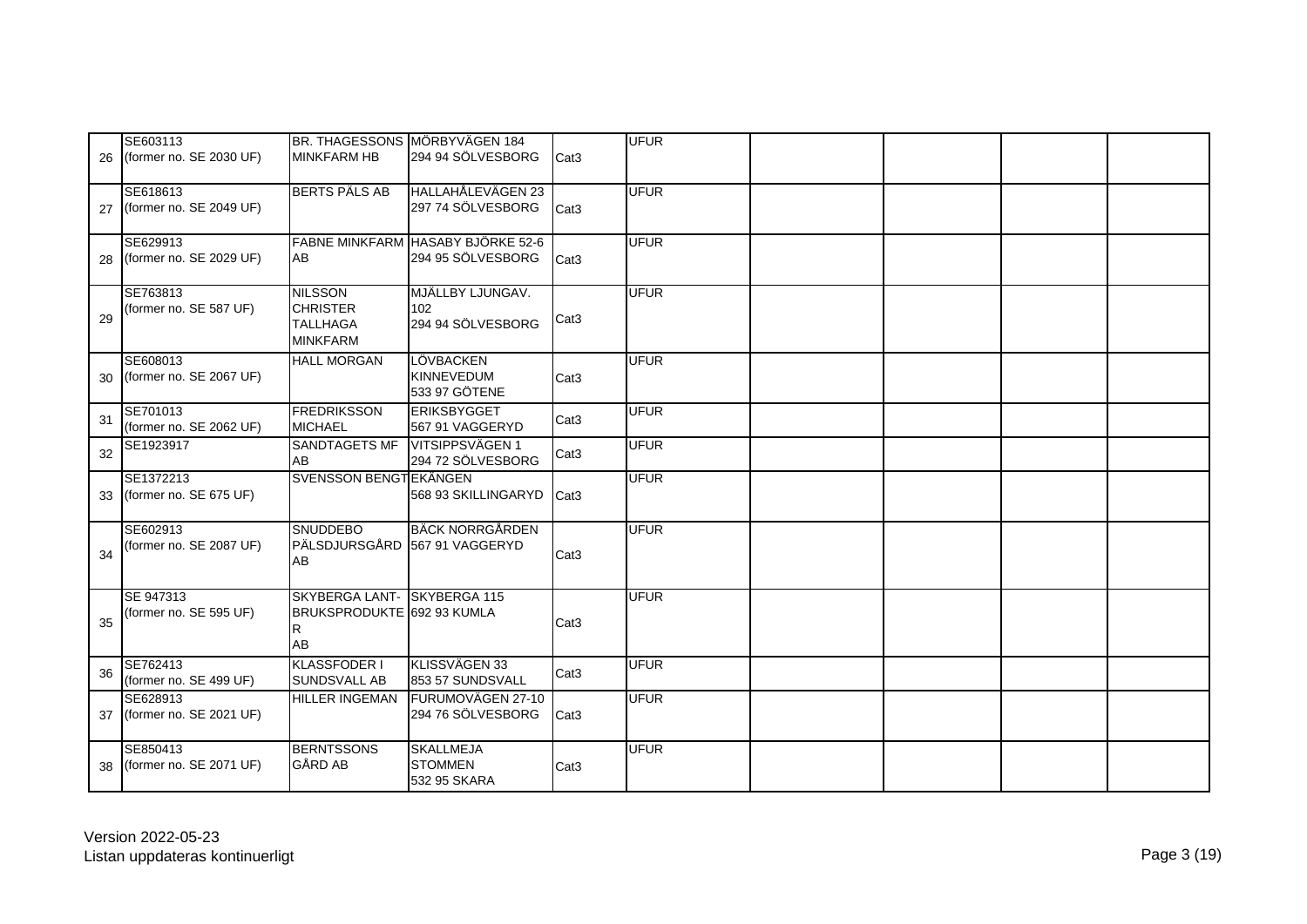|              | SE679113                   | <b>ANTONSSON</b>                 | <b>TEJNABACKSVÄGEN</b> |                  | <b>UFUR</b>                                                                           |  |  |
|--------------|----------------------------|----------------------------------|------------------------|------------------|---------------------------------------------------------------------------------------|--|--|
| 39           | (former no. SE 2005 UF)    | STEN-                            | 207                    | Cat <sub>3</sub> |                                                                                       |  |  |
|              |                            | <b>GÖRAN</b>                     | 294 94 SÖLVESBORG      |                  |                                                                                       |  |  |
|              | SE601713                   | <b>BOLSABACKENS</b>              | HOSABY-BJÖRKE 67-7     |                  | <b>UFUR</b>                                                                           |  |  |
| 40           | (former no. SE 2016 UF)    | <b>MINK AB</b>                   | 294 94 SÖLVESBORG      | Cat <sub>3</sub> |                                                                                       |  |  |
|              |                            |                                  |                        |                  |                                                                                       |  |  |
|              | SE604513                   | RÄVKULLA                         |                        |                  | <b>UFUR</b>                                                                           |  |  |
| 41           | (former no. SE 2064 UF)    | PÄLSDJURSFARM 330 12 FORSHEDA    |                        | Cat <sub>3</sub> |                                                                                       |  |  |
|              |                            | AB                               |                        |                  |                                                                                       |  |  |
|              | SE973413                   | T. KIHLBOM AB                    | ULLASJÖ KANTEN         |                  | <b>UFUR</b>                                                                           |  |  |
| 42           | (former no. SE 2065 UF)    |                                  | 512 93 SVENLJUNGA      | Cat <sub>3</sub> |                                                                                       |  |  |
|              | SE3800272512               | <b>HANNETORP</b>                 | HOSABYVÄGEN 150-18     |                  | <b>UFUR</b>                                                                           |  |  |
|              | 43 (former no. SE 693 UF)  | <b>GÅRD AB</b>                   | 294 94 SÖLVESBORG      | Cat <sub>3</sub> |                                                                                       |  |  |
|              |                            |                                  |                        |                  |                                                                                       |  |  |
|              | SE3800744011               | <b>AB TJÖRNDALA</b>              | SILLVÄGEN 7            |                  | <b>UFUR</b>                                                                           |  |  |
| 44           | (former no. SE 690 UF)     | <b>MINK</b>                      | 294 95 SÖLVESBORG      | Cat <sub>3</sub> |                                                                                       |  |  |
|              | SE970113                   | <b>HÅKANS MINK AB</b>            | <b>MARUM</b>           |                  | <b>UFUR</b>                                                                           |  |  |
|              | 45 (former no. SE 2023 UF) |                                  | LÅNGEBERGSMAD          | Cat <sub>3</sub> |                                                                                       |  |  |
|              |                            |                                  | 532 95 SKARA           |                  |                                                                                       |  |  |
|              | SE 3800721511              | <b>RONNY</b>                     | KUNGSGÅRDEN 1155       |                  | <b>UFUR</b>                                                                           |  |  |
| 46           |                            | <b>ANDERSSONS</b>                | 280 70 LÖNSBODA        | Cat <sub>3</sub> |                                                                                       |  |  |
|              |                            | <b>PÄLS</b>                      |                        |                  |                                                                                       |  |  |
|              | SE963913                   | <b>KASA EXPORT AB</b>            | <b>TRÄDGATAN 8</b>     |                  | <b>UFUR</b>                                                                           |  |  |
| 47           |                            |                                  | 331 54 VÄRNAMO         | Cat <sub>3</sub> |                                                                                       |  |  |
|              | SE243614                   | <b>PETERSBORGS</b>               | HASSLÖSA.              |                  | <b>UFUR</b>                                                                           |  |  |
| 48           |                            | <b>MINK AB</b>                   | <b>PETERSBORG</b>      | Cat <sub>3</sub> |                                                                                       |  |  |
|              |                            |                                  | 531 91 VINNINGA        |                  |                                                                                       |  |  |
|              | SE337316                   | <b>LINDENS</b>                   | <b>ORMEBACKEN 7</b>    |                  | <b>UFUR</b>                                                                           |  |  |
| 49           |                            | <b>LANTBRUK AB</b>               | 541 98 VÄRSÅS          | Cat <sub>3</sub> |                                                                                       |  |  |
|              | SE65019                    | <b>JOHANSSON</b>                 | <b>DJURSÄTRA</b>       |                  | <b>UFUR</b>                                                                           |  |  |
| 50           |                            | <b>CHRISTER</b>                  | PERSTORP 3             | Cat <sub>3</sub> |                                                                                       |  |  |
|              |                            |                                  | 541 98 VÄRSÅS          |                  |                                                                                       |  |  |
|              |                            |                                  | <b>DJURSÄTRA</b>       |                  |                                                                                       |  |  |
|              | SE82319                    | <b>ANDERSSON</b><br><b>TOMMY</b> | <b>BROGÅRDEN 3</b>     |                  | <b>UFUR</b>                                                                           |  |  |
| 51           |                            |                                  | 541 98 VÄRSÅS          | Cat <sub>3</sub> |                                                                                       |  |  |
|              |                            |                                  |                        |                  |                                                                                       |  |  |
|              |                            | <b>BORÅS</b>                     | <b>BOX 502</b>         |                  | Utfodring av djurparks- och cirkusdjur/Use for zoo/circus animals<br>UZ <sub>00</sub> |  |  |
|              | SE3801236511               | <b>DJURPARK</b>                  | 503 13 BORÅS           | Cat1             |                                                                                       |  |  |
| $\mathbf{1}$ |                            | AB                               |                        | Cat <sub>2</sub> |                                                                                       |  |  |
|              |                            |                                  |                        | Cat <sub>3</sub> |                                                                                       |  |  |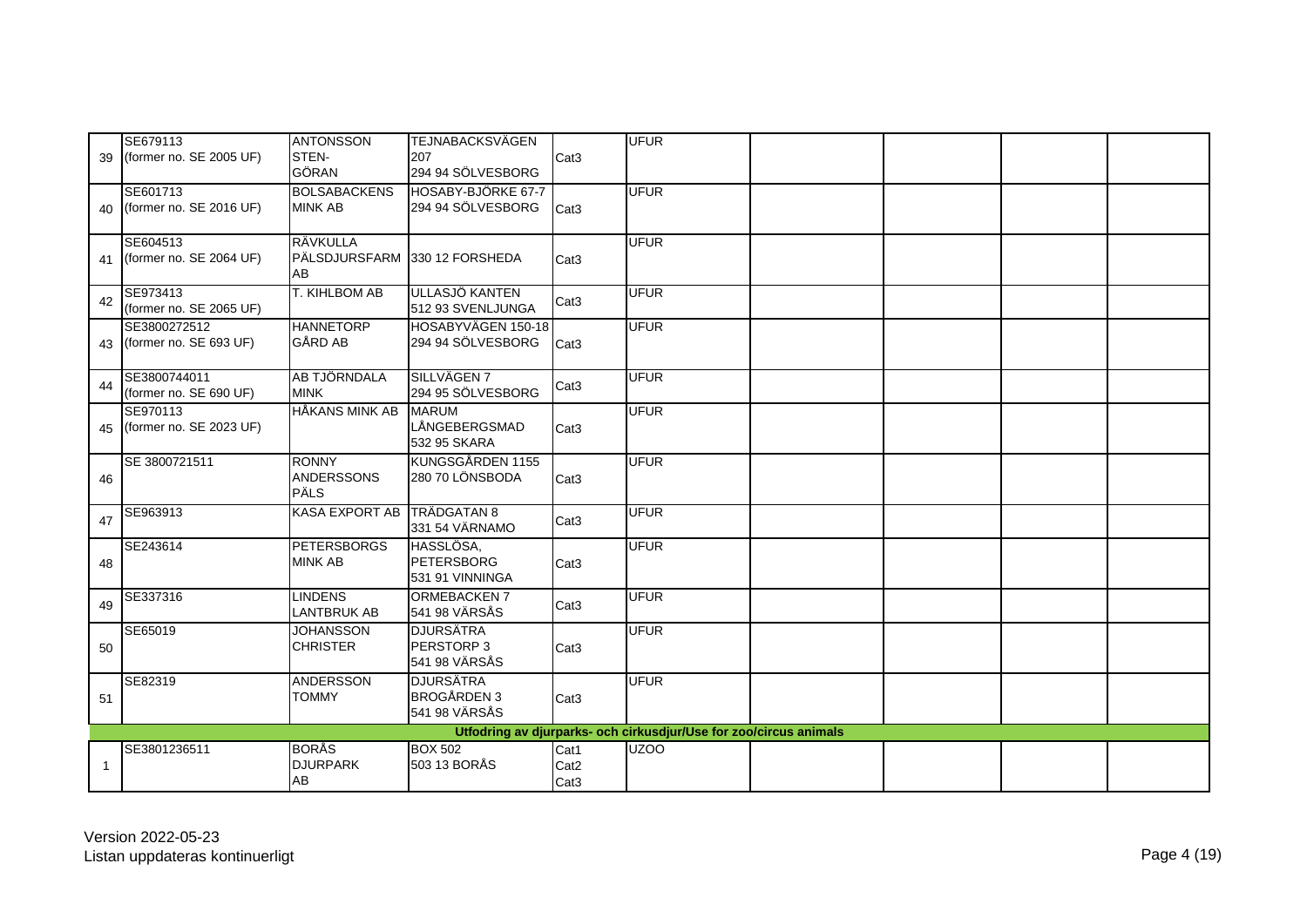| $\overline{c}$ | SE3800529711     | <b>KOLMÅRDENS</b><br><b>DJURPARK</b>                                 | 618 92 KOLMÅRDEN                                    | Cat1<br>Cat <sub>2</sub><br>Cat <sub>3</sub> | UZO <sub>O</sub> |  |  |
|----------------|------------------|----------------------------------------------------------------------|-----------------------------------------------------|----------------------------------------------|------------------|--|--|
| 3              | SE 2078 UZ       | ORSA GRÖNKLITT BOX 133                                               | 794 22 ORSA                                         | Cat 2<br>Cat 3                               | UZOO             |  |  |
| 4              | SE 2079 UZ       | <b>STIFTELSEN</b><br><b>NORDENS ARK</b>                              | ÅBY SÄTERI<br>456 93 HUNNEBO-<br><b>STRAND</b>      | Cat1<br>Cat <sub>2</sub><br>Cat <sub>3</sub> | UZOO             |  |  |
| 5              | <b>SE 419 UZ</b> | ÖLANDS KULTUR<br>OCH NÖJESPARK<br>AB                                 | 386 90 FÄRJESTADEN                                  | Cat1<br>Cat <sub>2</sub><br>Cat <sub>3</sub> | UZOO             |  |  |
| 6              | SE 2089 UZ       | <b>SKÅNES</b><br><b>DJURPARK</b><br><b>RESORT AB</b>                 | <b>JULARP 150</b><br>243 93 HÖÖR                    | Cat1<br>Cat <sub>2</sub><br>Cat <sub>3</sub> | UZO <sub>O</sub> |  |  |
| $\overline{7}$ | SE3800815811     | <b>AB FURUVIKS-</b><br><b>PARKEN</b>                                 | LÖVLUNDSVÄGEN 5<br>814 91 FURUVIK                   | Cat <sub>3</sub>                             | UZOO             |  |  |
| 8              | SE3800917711     | JÄRVZOO AB                                                           | VALLMOVÄGEN 49<br>827 51 JÄRVSÖ                     | Cat 2<br>Cat 3                               | UZOO             |  |  |
| 9              | SE3800758611     | <b>SKANSEN-</b><br><b>AKVARIET</b>                                   | <b>BOX 278 07</b><br>115 93 STOCKHOLM               | Cat <sub>3</sub>                             | UZOO             |  |  |
| 10             | SE3800872811     | <b>LYCKSELE</b><br><b>DJURPARK AB</b>                                | 921 81 LYCKSELE                                     | Cat1<br>Cat <sub>2</sub><br>Cat <sub>3</sub> | UZOO             |  |  |
| 11             | SE3800959611     | <b>STIFTELSEN</b><br><b>SKANSEN</b>                                  | <b>BOX 278 07</b><br>115 93 STOCKHOLM               | Cat1<br>Cat <sub>2</sub><br>Cat <sub>3</sub> | UZOO             |  |  |
| 12             | SE3800336812     | <b>JUNSELE</b><br>PROMOTION AB/<br><b>JUNSELE</b><br><b>DJURPARK</b> | SLALOMVÄGEN 1<br>880 37 JUNSELE                     | Cat <sub>2</sub><br>Cat <sub>3</sub>         | <b>UZOO</b>      |  |  |
| 13             | SE 2099 UZ       | PARKEN ZOO I<br><b>ESKILSTUNA AB</b>                                 | 632 22 ESKILSTUNA                                   | Cat1<br>Cat <sub>2</sub><br>Cat <sub>3</sub> | <b>UZOO</b>      |  |  |
| 14             | SE3800804312     | TROPIKARIET I                                                        | HÄVERTGATAN 21<br>HELSINGBORG AB 254 42 HELSINGBORG | Cat 1<br>Cat 3                               | <b>UZOO</b>      |  |  |
| 15             | SE3800144612     | UNIVERSEUM AB                                                        | <b>BOX 14365</b><br>400 20 GÖTEBORG                 | Cat 3                                        | <b>UZOO</b>      |  |  |
| 16             | SE430118         |                                                                      | YSTAD DJURPARK GAMLA LUNDAV. 514<br>271 91 YSTAD    | Cat 1<br>Cat 3                               | <b>UZOO</b>      |  |  |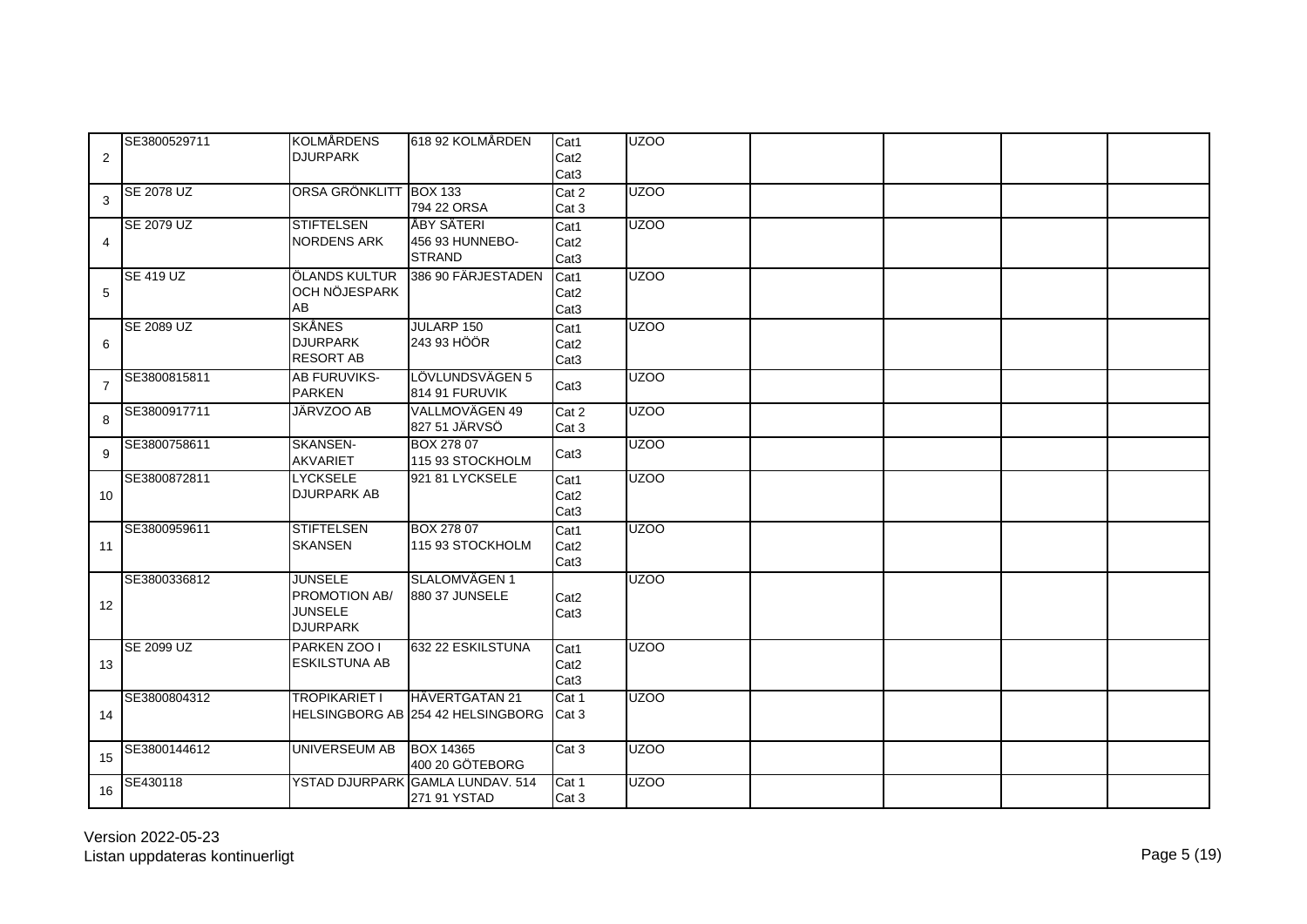| 17             | SE821221         | MALMÖ STAD/<br><b>AKVARIET</b>                    | MALMÖHUSVÄGEN 6<br>211 18 MALMÖ                                       | Cat 3                    | <b>UZOO</b>                               |                   |                      |  |
|----------------|------------------|---------------------------------------------------|-----------------------------------------------------------------------|--------------------------|-------------------------------------------|-------------------|----------------------|--|
|                |                  |                                                   |                                                                       |                          | <b>Utfodring övrigt/Use feed other</b>    |                   |                      |  |
| $\overline{1}$ | <b>SE 691 UM</b> | <b>FIBE AB</b>                                    | SVARTBYN 163<br>956 93 ÖVERKALIX                                      | Cat <sub>3</sub>         | <b>UINSE</b>                              |                   |                      |  |
| $\overline{1}$ | SE699415         | NATURSKYDDS-<br><b>FÖRENINGEN</b><br><b>SKÅNE</b> | <b>STORKPROJEKTET</b><br>Järnvägsgatan 8<br>243 30 HÖÖR               | Cat 3                    | UWILD, URBP                               |                   |                      |  |
|                |                  |                                                   |                                                                       |                          | Andra användare/Other users               |                   |                      |  |
| -1             | SE509116         | A1M PHARMA AB                                     | SCHEELEVÄGEN 22<br>223 63 LUND                                        | Cat 1                    | <b>OTHER-RESEARCH</b>                     |                   |                      |  |
| $\overline{2}$ | SE117717         | AAK SWEDEN AB                                     | VÄSTRA KAJEN<br>374 82 KARLSHAMN                                      | Cat <sub>3</sub>         | <b>OTHER-RESEARCH</b>                     |                   |                      |  |
| 3              | SE612418         | <b>ACOUSORT AB</b>                                | <b>MEDICON VILLAGE</b><br>223 81 LUND                                 | Cat <sub>3</sub>         | <b>OTHER-RESEARCH</b>                     |                   |                      |  |
| $\overline{4}$ | SE 3800431311    | <b>ACTIVE BIOTECH</b><br>AB                       | <b>BOX 724</b><br>220 07 LUND                                         | Cat 1                    | <b>OTHER-RESEARCH</b>                     |                   |                      |  |
| 5              | SE777013         | <b>ACTURUM REAL</b><br><b>ESTATE AB</b>           | BYGGNAD 212<br><b>FORSKARGATAN 18</b><br>151 36 SÖDERTÄLJE            | Cat1                     | <b>OTHER-RESEARCH</b>                     |                   |                      |  |
| 6              | SE376517         | <b>ADDUCT ANALYS</b><br>AB                        | c/o BIOVATION PARK<br><b>FORSKARGATAN 20J</b><br>151 36 SÖDERTÄLJE    | Cat <sub>3</sub>         | <b>OTHER-RESEARCH</b>                     |                   |                      |  |
| $\overline{7}$ | SE307813         | <b>ADMESCOPE</b><br><b>SWEDEN AB</b>              | <b>BIOVATION PARK</b><br><b>FORSKARGATAN 20J</b><br>151 36 SÖDERTÄLJE | $\overline{\text{Cat}1}$ | OTHER -<br><b>RESEARCH</b>                |                   |                      |  |
| 8              | SE1902019        | <b>AFFIBODY AB</b>                                | SHEELES VÄG 2<br>17165 SOLNA                                          | Cat1                     | OTHER -<br>RESEARCH/<br><b>DIAGNOSTIC</b> |                   |                      |  |
| 9              | SE69217          | <b>AGRI-LAB AB</b>                                | ÄRNEVI 55<br>755 97 UPPSALA                                           | Cat 2                    | <b>OTHER-RESEARCH</b>                     |                   |                      |  |
| 10             | SE294813         | <b>AGRISERA AB</b>                                | <b>BOX 57</b><br>911 21 VÄNNÄS                                        | Cat 1<br>Cat 2<br>Cat 3  | OTHER-RESEARCH-OTHER -<br><b>PHAR</b>     | <b>ANTIBODIES</b> | PHAR<br>Section XIII |  |
| 11             | SE1104415        | <b>AKADEMISKA</b><br><b>SJUKHUSET</b>             | <b>KLINISK KEMI OCH</b><br><b>FARMAKOLOGI</b><br>751 85 UPPSALA       | Cat <sub>3</sub>         | <b>OTHER-RESEARCH</b>                     |                   |                      |  |
| 12             | SE 3800410011    | <b>ALLIGATOR</b><br><b>BIOSCIENCE AB</b>          | SCHEELEVÄGEN 19 A<br><b>223 70 LUND</b>                               | Cat1                     | OTHER -<br><b>RESEARCH</b>                |                   |                      |  |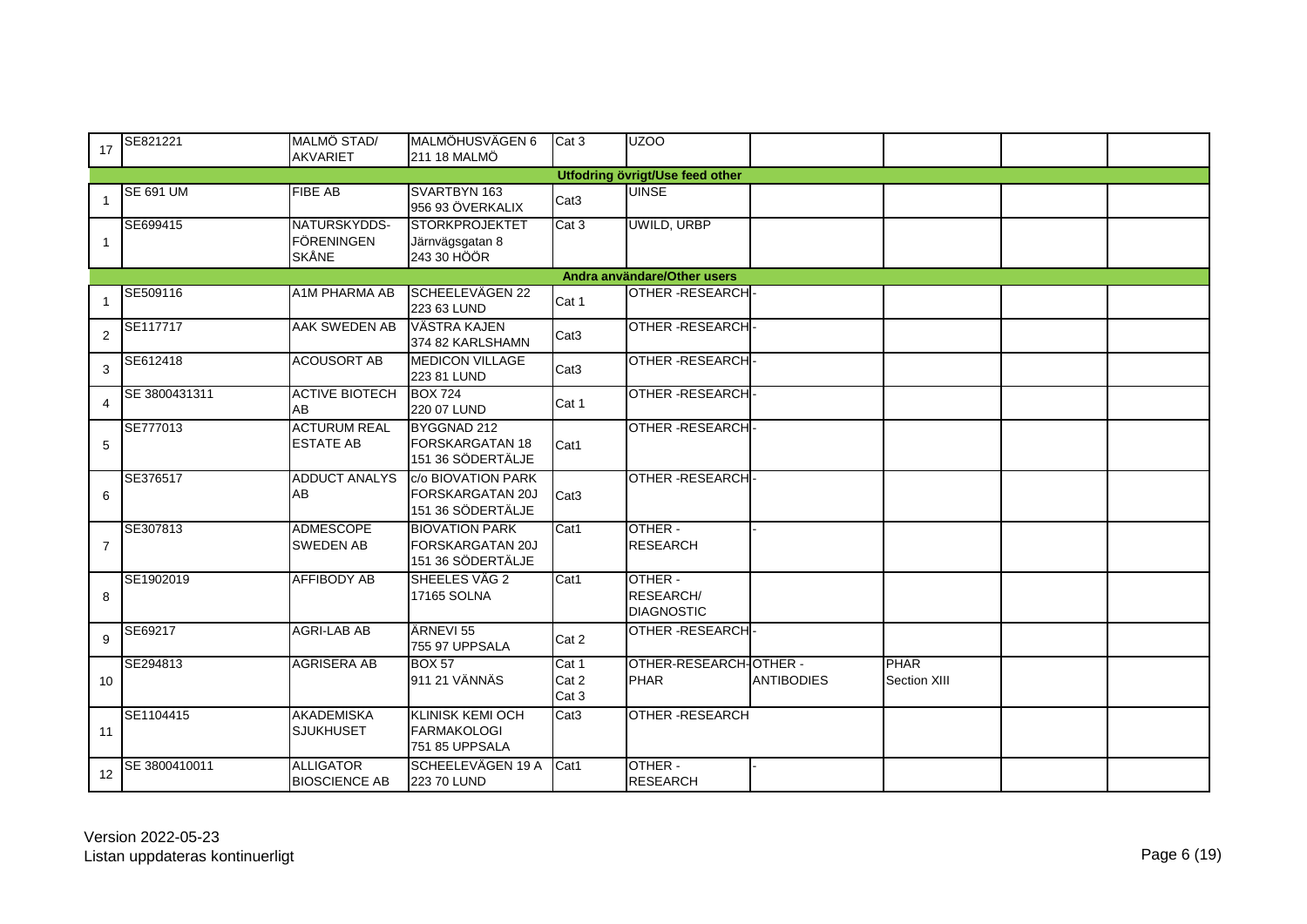| 13 | SE743419      | <b>ALERTIX</b><br><b>VETERINARY</b><br><b>DIAGNOSTICS AB</b>                                             | C/O SVERIGES<br>LANTBRUKS-<br><b>UNIVERSITET</b><br>ALMAS ALLÉ 8<br>750 07 UPPSALA | Cat1                    | OTHER -<br><b>RESEARCH</b> |  |  |
|----|---------------|----------------------------------------------------------------------------------------------------------|------------------------------------------------------------------------------------|-------------------------|----------------------------|--|--|
| 14 | SE3800126012  | ALS SCANDINAVIA AURORUM 10                                                                               | 977 75 LULEÅ                                                                       | Cat 1<br>Cat 2<br>Cat 3 | OTHER -<br><b>RESEARCH</b> |  |  |
| 15 | SE970213      | <b>ANAMAR AB</b>                                                                                         | SÖLVEGATAN 41<br>223 70 LUND                                                       | Cat 2<br>Cat 3          | OTHER -<br><b>RESEARCH</b> |  |  |
| 16 | SE109116      | <b>ANICURA</b><br>LÄCKEBY DJUR-<br><b>SJUKHUS AB</b>                                                     | ÖRNTORP<br>359 98 LÄCKEBY                                                          | Cat 1<br>Cat 2          | OTHER -<br><b>RESEARCH</b> |  |  |
| 17 | SE1162316     | <b>ANIMALYCEN AB</b>                                                                                     | <b>GRÅBRÖDRAGATAN 5</b><br>532 21 SKARA                                            | Cat 1<br>Cat 2          | OTHER -<br><b>RESEARCH</b> |  |  |
| 18 | SE1295015     | <b>APODEMUS AB</b>                                                                                       | KAROLINSKA INST.<br><b>SCIENCE PARK</b><br>NOBELS VÄG 3<br>171 65 SOLNA            | Cat 1<br>Cat 2          | OTHER -<br><b>RESEARCH</b> |  |  |
| 19 | SE1150116     | <b>APREA AB</b>                                                                                          | NOBELS VÄG 3<br>171 65 SOLNA                                                       | Cat 1<br>Cat 2<br>Cat 3 | OTHER -<br><b>RESEARCH</b> |  |  |
| 20 | SE915619      | <b>AROCELL AB</b>                                                                                        | VIRDINGS ALLÉ 32B<br>754 50 UPPSALA                                                | Cat 1                   | OTHER -<br><b>RESEARCH</b> |  |  |
| 21 | SE 3800580111 | <b>GÖTEBORG</b>                                                                                          | ASTRAZENECA AB PEPPARREDSLEDEN<br>1, 43150 MÖLNDAL                                 | Cat1                    | OTHER -<br><b>RESEARCH</b> |  |  |
| 22 | SE596818      | <b>ASTRAZENECA</b><br><b>AB/SWEDEN</b><br><b>BIOMANU-</b><br><b>FACTURING</b><br><b>CENTER</b>           | B921, GÄRTUNAV 14<br>151 85 SÖDERTÄLJE                                             | Cat1                    | OTHER -<br><b>RESEARCH</b> |  |  |
| 23 | SE1354120     | <b>ASTRAZENECA</b><br><b>STOCKHOLMHUB</b><br><b>CVRM</b><br><b>BIOPHARMACEUTI</b><br><b>CALS R&amp;D</b> | ALFRED NOBELS ALLE Cat1<br>150, 146 48 TULLINGE                                    |                         | OTHER -<br><b>RESEARCH</b> |  |  |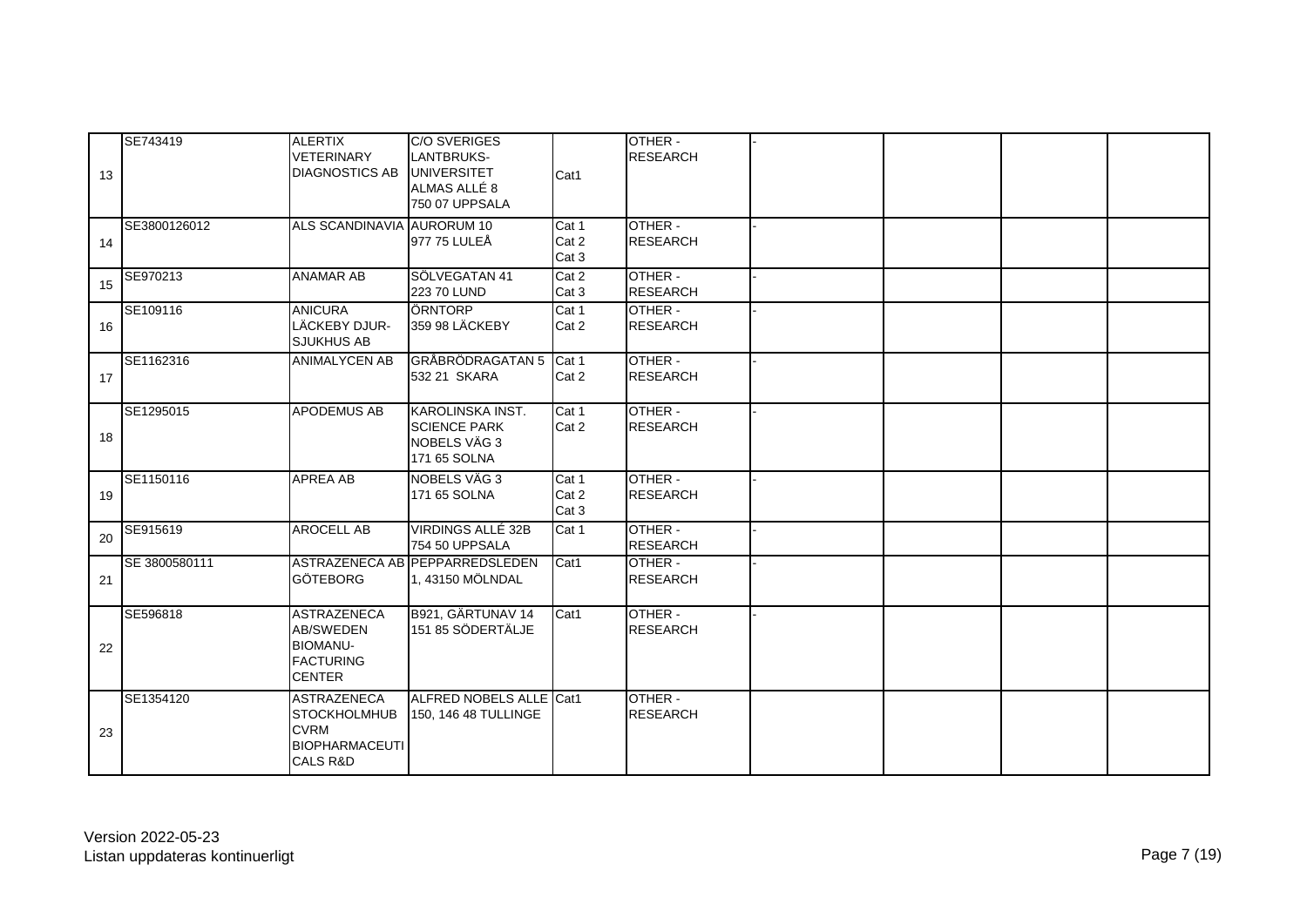| 24 | SE987513      | <b>ATLAS</b><br><b>ANTIBODIES AB</b>                 | VOLTAVÄGEN 13A<br>168 69 BROMMA                                            | Cat 1<br>Cat 2<br>Cat 3   | OTHER -<br><b>RESEARCH</b>   |             | PHAR<br>Section XIII                                          |  |
|----|---------------|------------------------------------------------------|----------------------------------------------------------------------------|---------------------------|------------------------------|-------------|---------------------------------------------------------------|--|
| 25 | SE1619020     | <b>AURENA</b><br><b>LABORATORIES</b><br>AB           | FJÄRRVIKSVÄGEN 22<br>653 50 KARLSTAD                                       | $\overline{\text{Cat }3}$ | OTHER -<br><b>RESEARCH</b>   |             |                                                               |  |
| 26 | SE112113      | <b>BIOARTIC</b><br>NEUROSCIENCE<br>AB                | <b>WARFVINGES VÄG 35</b><br>112 51 STOCKHOLM                               | Cat1                      | OTHER -<br><b>RESEARCH</b>   |             |                                                               |  |
| 27 | SE 1793320    | <b>BIOCOMPOST AB</b>                                 | <b>OSTRA</b><br>LAGGARBERGSVÄGEN Cat3<br>861 91 TIMRÅ                      | Cat2                      | OTHER -<br><b>RESEARCH</b>   | MANU, RAW   |                                                               |  |
| 28 | SE3800162311  | <b>BIOINVENT</b><br><b>INTERNATIONAL</b><br>AB       | 223 70 LUND                                                                | Cat 1<br>Cat 2<br>Cat 3   | OTHER -<br><b>RESEARCH</b>   |             | <b>PHAR</b><br>Section XIII                                   |  |
| 29 | SE215116      | <b>BIONORDIKA</b><br><b>SWEDEN AB</b>                | BERELIUS VÄG 13 171<br>65 SOLNA                                            | Cat1<br>Cat <sub>3</sub>  | OTHER -<br><b>RESEARCH</b>   |             |                                                               |  |
| 30 | SE1788817     | <b>BIOPOLYMER</b><br>PRODUCTS OF<br><b>SWEDEN AB</b> | MEDICINAREG. 8 A<br>413 90 GÖTEBORG                                        | Cat <sub>3</sub>          | OTHER -<br><b>RESEARCH</b>   |             |                                                               |  |
| 31 | SE538116      | <b>BIOVICA</b><br>INTERNATIIONAL<br>AB               | <b>UPPSALA SCIENCE-</b><br>PARK, DAG HAMMAR-<br>SKJÖLDS VÄG 54B            | Cat 1                     | OTHER -<br><b>RESEARCH</b>   |             |                                                               |  |
| 32 | SE1344821     | <b>BIOPROMIC AB</b>                                  | <b>TOMTEBODAVÄGEN</b><br>23A<br>171 65 SOLNA                               | Cat 3                     | OTHER -<br><b>RESEARCH</b>   |             |                                                               |  |
| 33 | SE1036018     | <b>BIRKA</b><br><b>BIOSTORAGE AB</b>                 | ODARSLÖVS GÅRD<br>332<br>225 92 LUND                                       | Cat 1                     | OTHER -<br><b>RESEARCH</b>   |             |                                                               |  |
| 34 | SE 3800565311 | INDICAL SWEDEN RAPSGATAN 7<br>AB                     | 754 50 UPPSALA                                                             | Cat 1<br>Cat 2<br>Cat 3   | OTHER -<br><b>RESEARCH</b>   | OTHER - IVD | OTHER -<br><b>RESEARCH</b><br>section XIII                    |  |
| 35 | SE673518      | <b>BONESUPPORT</b><br>AB                             | <b>I</b> SCHEELEVÄGEN 19<br><b>IDEON SCIENCE PARK Cat 2</b><br>223 70 LUND | Cat 1<br>Cat 3            | OTHER -<br><b>RESEARCH</b>   |             |                                                               |  |
| 36 | SE 3800206712 | <b>BOULE MEDICAL</b><br>AB                           | DOMNARVSGATAN 4<br>163 53 SPÅNGA                                           | Cat <sub>3</sub>          | OTHER -<br><b>DIAGNOSTIC</b> |             | OTHER:<br><b>LABORATORY</b><br><b>REAGENT</b><br>section XIII |  |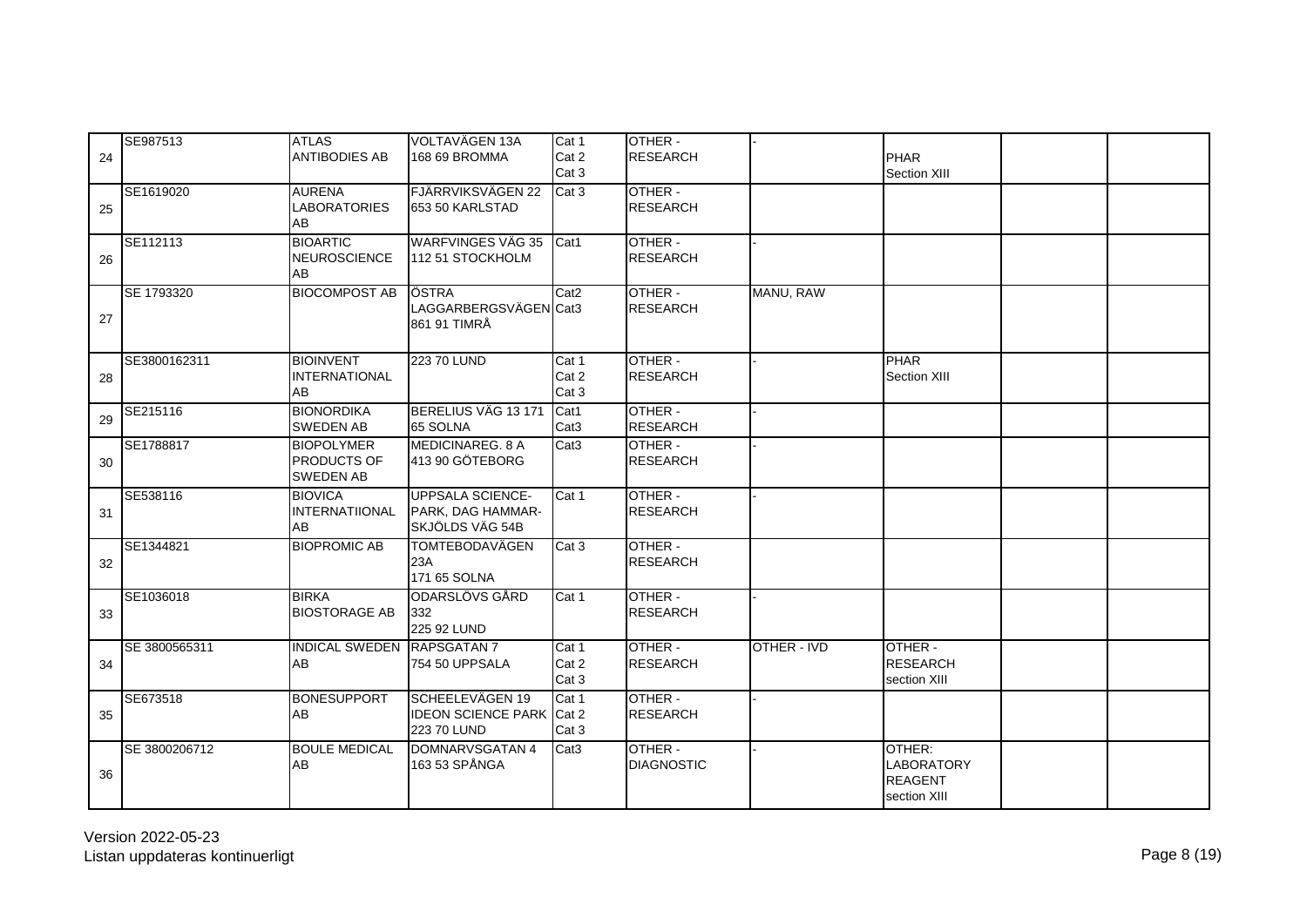| 37 | SE 3800290512 | <b>CAMURUS AB</b>                                 | SÖLVEGATAN 41<br>223 70 LUND                                            | Cat1                     | OTHER -<br><b>RESEARCH</b> |                                                               |  |
|----|---------------|---------------------------------------------------|-------------------------------------------------------------------------|--------------------------|----------------------------|---------------------------------------------------------------|--|
| 38 | SE 3800250312 | <b>CARMEDA AB</b>                                 | KANALVÄGEN 3 B<br>194 61 UPPLANDS-<br><b>VÄSBY</b>                      | Cat1<br>Cat <sub>3</sub> | OTHER -<br><b>RESEARCH</b> | OTHER:<br>Heparin<br>Section XIII                             |  |
| 39 | SE1565421     | <b>CARMEDA AB</b>                                 | <b>DROTTNING</b><br><b>KRISTINAS ESPLANAD</b><br>170 67<br><b>SOLNA</b> | Cat <sub>3</sub>         | OTHER -<br><b>RESEARCH</b> | OTHER:<br>Heparin<br>Section XIII                             |  |
| 40 | SE373716      | <b>CAVIDI AB</b>                                  | <b>VIRDINGS ALLÉ 2</b><br>754 50 UPPSALA                                | Cat <sub>3</sub>         | OTHER -<br><b>RESEARCH</b> |                                                               |  |
| 41 | SE659522      | <b>CELLAVOS AB</b>                                | FORSKARG.20J (B215)<br>151 36 SÖDERTÄLJE                                | Cat1<br>Cat <sub>3</sub> | OTHER -<br><b>RESEARCH</b> |                                                               |  |
| 42 | SE1203214     | <b>CHALMERS</b><br><b>TEKNISKA</b><br>HÖGSKOLA AB | 412 96 GÖTEBORG                                                         | Cat <sub>3</sub>         | OTHER -<br><b>RESEARCH</b> |                                                               |  |
| 43 |               | <b>CHIESI PHARMA</b><br>AB                        | <b>SCHEELES VÄG 2</b><br>171 65 SOLNA                                   | Cat1                     | OTHER -<br><b>RESEARCH</b> |                                                               |  |
| 44 | SE 3801004111 | <b>CELLECTRICON AB NEONGATAN 4B</b>               | 431 53MÖNDAL                                                            | Cat1                     | OTHER -<br><b>RESEARCH</b> |                                                               |  |
| 45 | SE269717      | CENTRALSJUK-<br>HUSET KARLSTAD 652 30 KARLSTAD    | ROSENBORGSG.                                                            | Cat <sub>3</sub>         | OTHER -<br><b>RESEARCH</b> |                                                               |  |
| 46 | SE318114      | <b>CSENS AB</b>                                   | DAG HAMMARSKÖLD<br><b>VÄG 17</b><br>751 85 UPPSALA                      | Cat 1                    | OTHER -<br><b>RESEARCH</b> |                                                               |  |
| 47 | SE 3800973811 | <b>CYTIVA SWEDEN</b><br>AB                        | <b>BJÖRKGATAN 30/</b><br>RAPSGATAN 23<br>751 84 UPPSALA                 | Cat 1<br>Cat 2<br>Cat 3  | OTHER -<br><b>RESEARCH</b> | OTHER:<br><b>LABORATORY</b><br><b>REAGENT</b><br>section XIII |  |
| 48 | SE 3800720311 | DYNAMIC CODE AB BOX 1189                          | 581 11 LINKÖPING                                                        | Cat <sub>3</sub>         | OTHER -<br><b>RESEARCH</b> |                                                               |  |
| 49 | SE341917      | <b>ETVAX AB</b>                                   | <b>GUNNAR ASPLUNDS</b><br>ALLÉ 16<br>171 69 SOLNA                       | Cat <sub>3</sub>         | OTHER -<br><b>RESEARCH</b> |                                                               |  |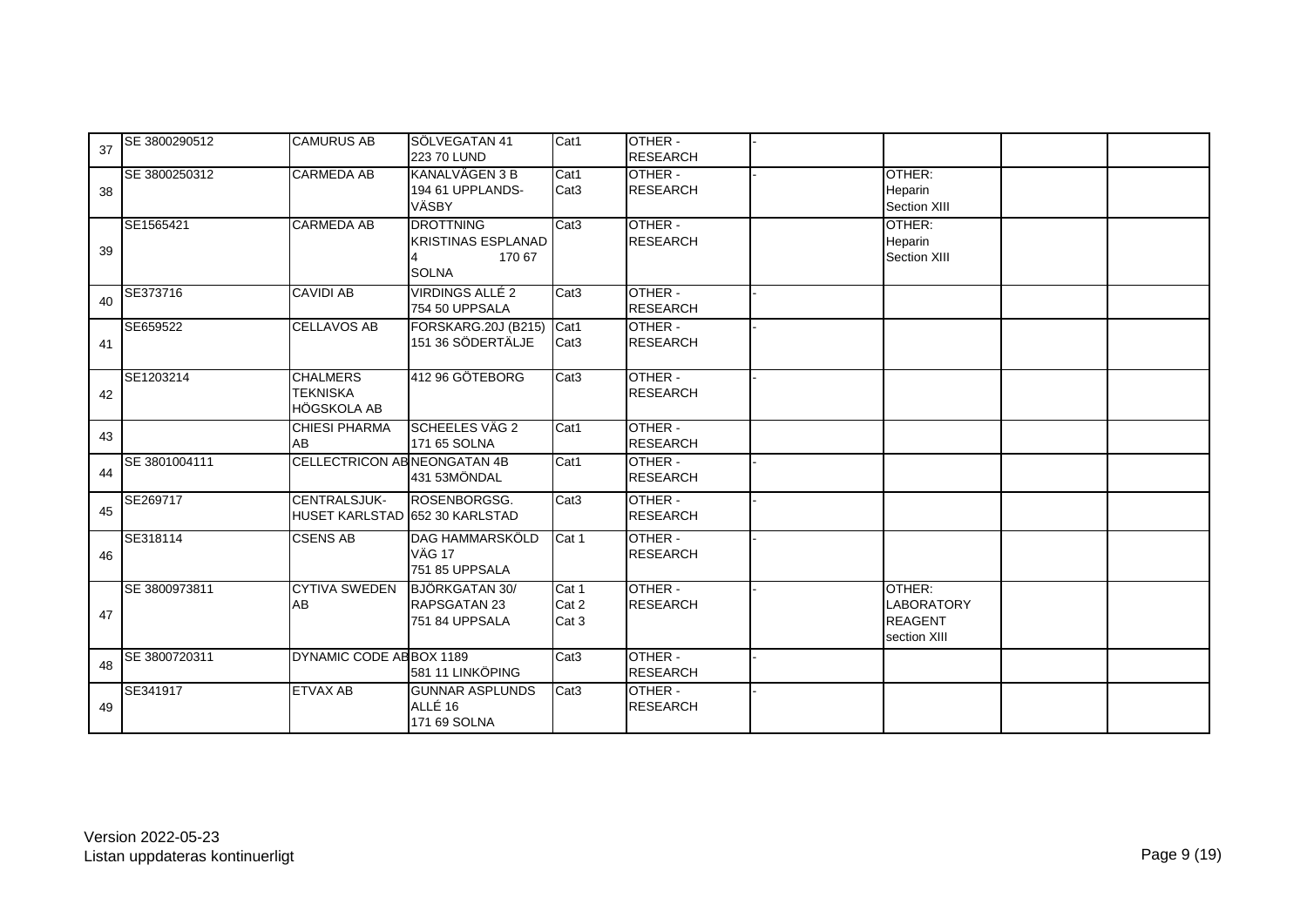| 50 | SE888521     | <b>EUROFINS</b><br><b>BIOFUEL &amp;</b><br><b>ENERGY TESTING</b><br><b>SWEDEN AB</b>   | SJÖHAGSGATAN 3<br>531 40 LIDKÖPING              | Cat 2<br>Cat 3          | OTHER -<br><b>RESEARCH</b>                       |  |  |
|----|--------------|----------------------------------------------------------------------------------------|-------------------------------------------------|-------------------------|--------------------------------------------------|--|--|
| 51 | SE1110921    | <b>EUROFINS</b><br><b>ENVIRONMENT</b><br><b>SWEDEN AB</b>                              | SJÖHAGSGATAN 3<br>531 40 LIDKÖPING              | Cat <sub>3</sub>        | OTHER -<br><b>RESEARCH</b>                       |  |  |
| 52 | SE761913     | <b>EUROFINS FOOD</b><br>&<br><b>FEED TESTING</b><br><b>SWEDEN AB</b>                   | SJÖHAGSGATAN 3<br>531 40 LIDKÖPING              | Cat 1<br>Cat 2<br>Cat 3 | OTHER -<br><b>RESEARCH</b>                       |  |  |
| 53 | SE40416      | <b>EUROFINS FOOD</b><br>&<br><b>FEED TESTING</b><br><b>SWEDEN AB</b>                   | KABELVÄGEN 2<br>551 15 JÖNKÖPING                | Cat 1<br>Cat 2<br>Cat 3 | OTHER -<br><b>RESEARCH</b>                       |  |  |
| 54 | SE1872618    | <b>EUROFINS MILK</b><br>AB                                                             | KABELVÄGEN 2<br>TESTING SWEDEN 553 02 JÖNKÖPING | Cat 3                   | OTHER -<br><b>RESEARCH</b>                       |  |  |
| 55 | SE710016     | <b>EVIDENSIA</b><br>SMÅDJUR AB<br>SPECIALIST-<br><b>SJUKHUSET</b><br><b>STRÖMSHOLM</b> | DJURSJUKHUSV, 11<br>734 94 STRÖMSHOLM           | Cat 1<br>Cat 3          | OTHER -<br><b>RESEARCH</b>                       |  |  |
| 56 | SE3800606312 | FOLKHÄLSO-<br><b>MYNDIGHETEN</b>                                                       | NOBELS VÄG 18<br>171 82 SOLNA                   | Cat 1<br>Cat 2<br>Cat 3 | OTHER -<br><b>RESEARCH</b>                       |  |  |
| 57 | SE299219     | <b>FOLLICUM AB</b>                                                                     | SCHEELEVÄGEN 22<br>223 63 LUND                  | Cat 1                   | OTHER -<br><b>RESEARCH</b>                       |  |  |
| 58 | SE1444620    | <b>FUJIREBIO</b><br><b>DIAGNOSTICS AB</b>                                              | ELOF LINDÄLVS G. 13<br>414 58 GÖTEBORG          | Cat 3                   | OTHER -<br><b>RESEARCH</b>                       |  |  |
| 59 | SE3800463411 | <b>GAMBRO LUNDIA</b><br>AB                                                             | MAGISTRATSV. 16<br>226 43 LUND                  | Cat 3                   | OTHER -<br><b>RESEARCH/</b><br><b>DIAGNOSTIC</b> |  |  |
| 60 | SE515718     | <b>GENAGON</b><br><b>THERAPEUTICS</b><br>AB                                            | NANNA SVARTZ<br>VÄG 2<br>171 65 SOLNA           | Cat1                    | OTHER -<br><b>RESEARCH</b>                       |  |  |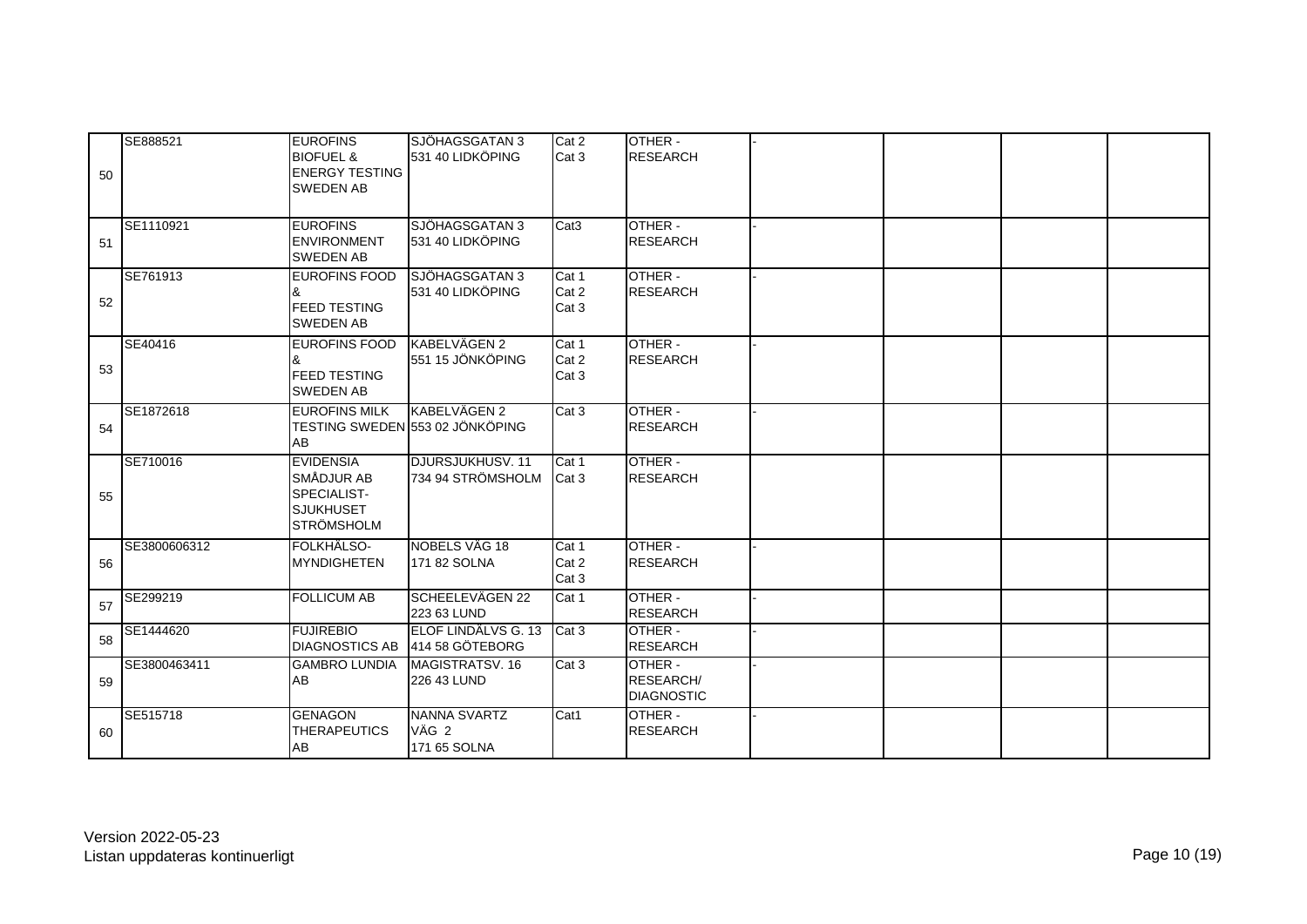| 61 | SE77614       | <b>GENOVIS AB</b>                                 | <b>MEDICON VILLAGE</b><br>BYGGNAD 402 A<br>SCHEELEVÄGEN 8<br>223 63 LUND                                                                                                                                                   | Cat 3                   | OTHER -<br><b>RESEARCH</b>                |  |  |
|----|---------------|---------------------------------------------------|----------------------------------------------------------------------------------------------------------------------------------------------------------------------------------------------------------------------------|-------------------------|-------------------------------------------|--|--|
| 62 | SE 3801199811 | <b>GERES</b><br>VETERINÄR-<br><b>PRAKTIK AB</b>   | VÄSTERSLÄNT 142<br>424 35 ANGERED                                                                                                                                                                                          | Cat <sub>3</sub>        | OTHER -<br><b>RESEARCH</b>                |  |  |
| 63 | SE1208420     | <b>GETICA AB</b>                                  | <b>MEDICINAREGATAN</b><br>8A<br>413 90 GÖTEBORG                                                                                                                                                                            | Cat1                    | OTHER -<br><b>RESEARCH</b>                |  |  |
| 64 | SE861617      | <b>GLYCOREX</b><br><b>TRANS-</b><br>PLANTATION AB | SÖLVEGATAN 41<br>223 70 LUND                                                                                                                                                                                               | Cat <sub>3</sub>        | OTHER -<br><b>RESEARCH</b>                |  |  |
| 65 | SE56217       | GÅRD OCH<br>DJURHÄLSAN AB                         | A. LUNDBYGATAN 6,<br>621 41 VISBY<br><b>B. MOSSERUDS</b><br>AVFALLSANLÄGGNING<br>GOTTEBOL, 691 93<br><b>KARLSKOGA</b><br>C. ESTRIDS VÄG 1, 291<br><b>65 KRISTIANSTAD</b><br>D. KRUTMÖLLEVÄGEN<br>34-13, 244 91<br>KÄVLINGE | Cat 1<br>Cat 2          | OTHER -<br>RESEARCH/<br><b>DIAGNOSTIC</b> |  |  |
| 66 | SE1196413     | <b>GÖTEBORGS</b><br><b>UNIVERSITET</b>            | 405 30 GÖTEBORG                                                                                                                                                                                                            | Cat 1<br>Cat 2<br>Cat 3 | OTHER -<br><b>RESEARCH</b>                |  |  |
| 67 | SE519517      | <b>HALLANDS</b><br><b>SJUKHUS</b>                 | LASARETTSVÄGEN 6<br>301 85 HALMSTAD                                                                                                                                                                                        | Cat <sub>3</sub>        | OTHER -<br><b>RESEARCH</b>                |  |  |
| 68 | SE339214      | <b>HANSA MEDICAL</b><br>AB                        | SCHEELEVÄGEN 22<br><b>BOX 785</b><br>220 07 LUND                                                                                                                                                                           | Cat 1                   | OTHER -<br><b>RESEARCH</b>                |  |  |
| 69 | SE1266413     | HÖGSKOLAN I<br><b>SKÖVDE</b>                      | <b>BOX 408</b><br>541 28 SKÖVDE                                                                                                                                                                                            | Cat <sub>3</sub>        | OTHER -<br><b>RESEARCH</b>                |  |  |
| 70 | SE189418      | <b>IDL BIOTECH AB</b>                             | KARLSBODAV 39<br>161 11 BROMMA                                                                                                                                                                                             | Cat <sub>3</sub>        | OTHER -<br><b>RESEARCH</b>                |  |  |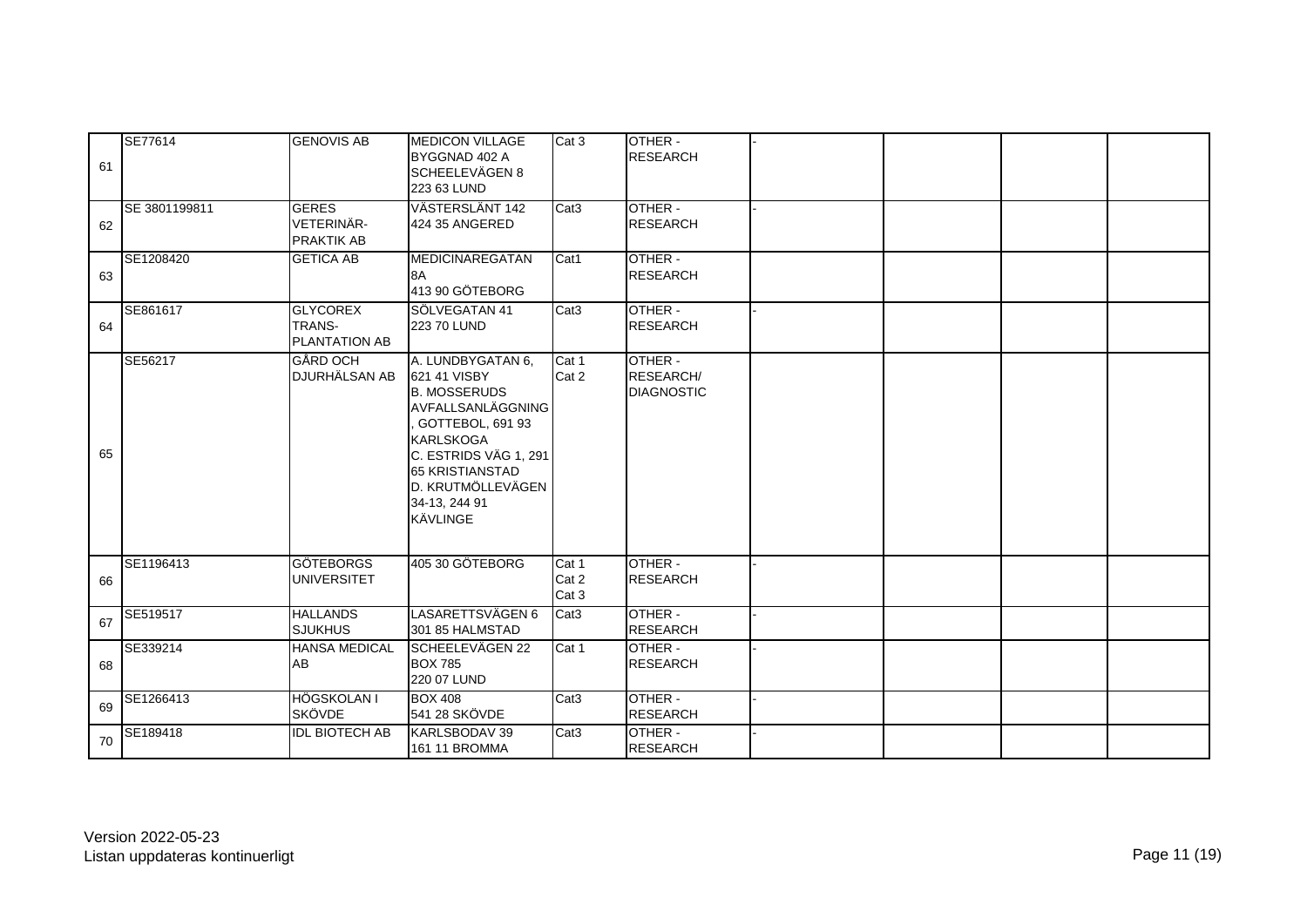| 71 | SE1572317     | <b>IMCD NORDIC</b>                                                  | <b>HYLLIE BOULEVARD</b><br>153<br>215 37 MALMÖ                                        | Cat <sub>3</sub>        | OTHER -<br><b>RESEARCH</b>                       |  |  |
|----|---------------|---------------------------------------------------------------------|---------------------------------------------------------------------------------------|-------------------------|--------------------------------------------------|--|--|
| 72 | SE1905617     | <b>INHALATION</b><br><b>SCIENCE</b><br><b>SWEDEN AB</b>             | HÄLSOVÄGEN 7-9<br>141 57 HUDDINGE                                                     | Cat <sub>3</sub>        | OTHER -<br><b>RESEARCH</b>                       |  |  |
| 73 | SE3801057412  | <b>INSTITUTET FÖR</b><br><b>KEMISK ANALYS</b><br><b>NORDEN AB</b>   | <b>BOX 461</b><br>281 24 HÄSSLEHOLM                                                   | Cat 1<br>Cat 2<br>Cat 3 | OTHER-<br><b>RESEARCH</b>                        |  |  |
| 74 | SE30314       | <b>INTEGRATIVE</b><br><b>RESEARCH</b><br><b>LABORATORIES</b>        | <b>BIOTECH CENTER</b><br><b>ARVID WALLGRENS</b><br><b>BACKE 20</b><br>413 46 GÖTEBORG | Cat 1                   | OTHER -<br><b>RESEARCH</b>                       |  |  |
| 75 | SE656619      | <b>ITB-MED AB</b>                                                   | TOMTEBODAVÄGEN 6 Cat 1<br>171 65 SOLNA                                                |                         | OTHER -<br><b>RESEARCH</b>                       |  |  |
| 76 | SE143617      | <b>JP HÄSTVEDA AB</b>                                               | LUNNVÄGEN 5<br>280 23 HÄSTVEDA                                                        | Cat 2<br>Cat 3          | OTHER -<br><b>RESEARCH/</b><br><b>DIAGNOSTIC</b> |  |  |
| 77 | SE 421115     | <b>JTI - INSTITUT</b><br><b>FÖR</b><br>JORDBRUKS-OCH<br>MILJÖTEKNIK | ULTUNAALLÈN 4<br>756 51 UPPSALA                                                       | Cat 2<br>Cat 3          | OTHER -<br><b>RESEARCH</b>                       |  |  |
| 78 | SE1155716     | <b>KANCERA AB</b>                                                   | <b>BANVAKTSV 22</b><br>171 48 SOLNA                                                   | Cat 1                   | OTHER -<br><b>RESEARCH</b>                       |  |  |
| 79 | SE637613      | KARO BIO AB                                                         | NOVUM, HÄLSOV 7-9<br>141 57 HUDDINGE                                                  | Cat 1                   | OTHER -<br><b>RESEARCH</b>                       |  |  |
| 80 | SE 3800909611 | <b>KAROLINSKA</b><br><b>INSTITUTET</b>                              | KOMPARATIV MEDICIN Cat 1<br>171 77 STOCKHOLM                                          | Cat 2<br>Cat 3          | OTHER -<br><b>RESEARCH</b>                       |  |  |
| 81 | SE786713      | <b>KUNGLIGA</b><br><b>TEKNISKA HÖG-</b><br>SKOLAN (KTH)             | AVDELNINGEN FÖR<br><b>IKEMISK TEKNOLOGI</b><br>100 44 STOCKHOLM                       | Cat 2                   | OTHER -<br><b>RESEARCH</b>                       |  |  |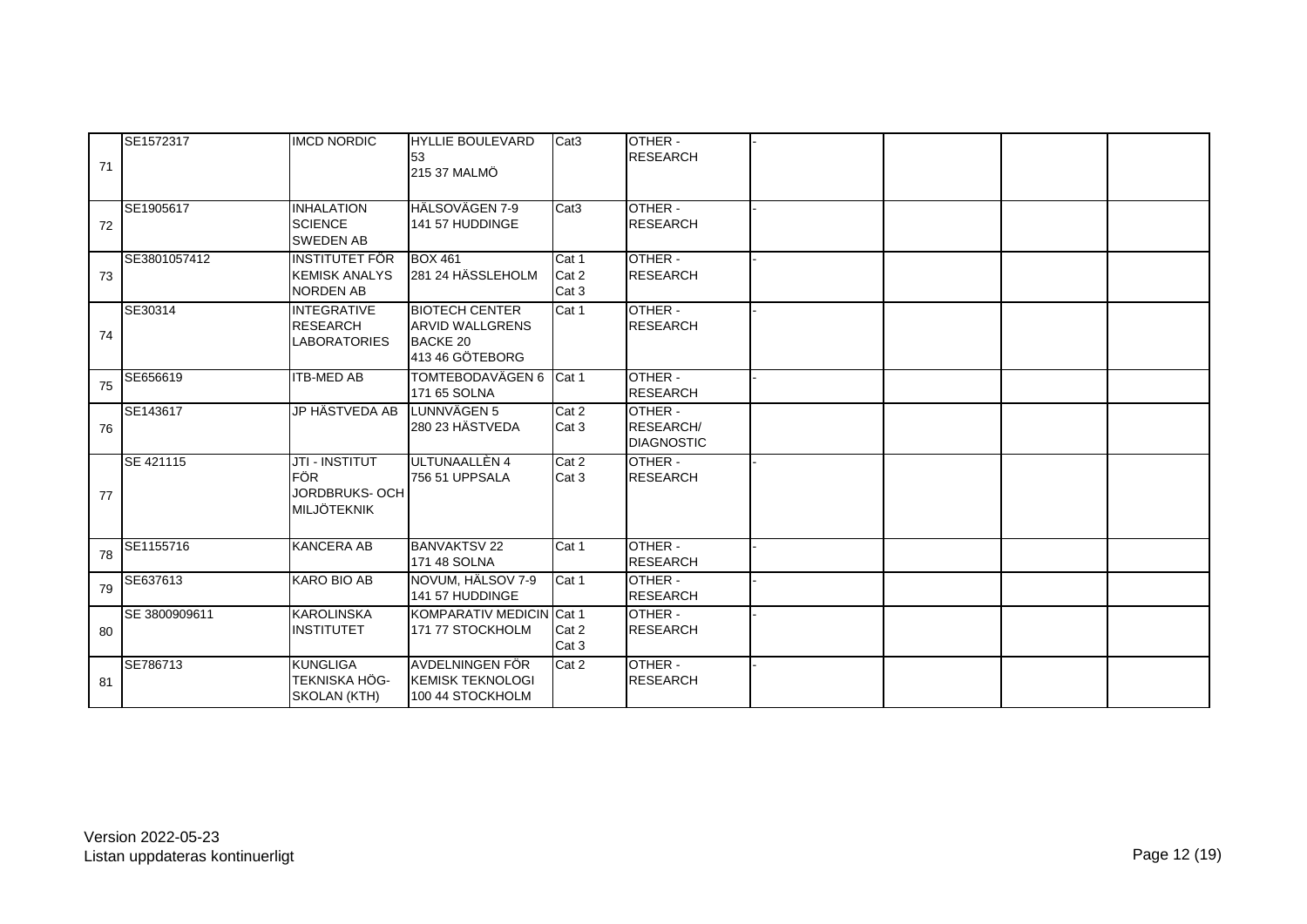| 82 | SE717515      | <b>KUNGLIGA</b><br><b>TEKNISKA HÖG-</b><br>SKOLAN (KTH)                       | ALBONOVA<br><b>UNIVERSITETS</b><br>CENTRUM, SKOLAN<br>FÖR BIOTEKNOLOGI<br>AVD FÖR GLYKO-<br><b>VETENSKAP</b><br>106 91 STOCKHOLM | Cat 2<br>Cat 3          | OTHER -<br><b>RESEARCH</b>   |  |  |
|----|---------------|-------------------------------------------------------------------------------|----------------------------------------------------------------------------------------------------------------------------------|-------------------------|------------------------------|--|--|
| 83 | SE760416      | <b>KUNGLIGA</b><br>TEKNISKA HÖG-<br>SKOLAN (KTH)                              | <b>GENETECH, ALPHA 3</b><br>171 65 SOLNA                                                                                         | Cat 1                   | OTHER -<br><b>RESEARCH</b>   |  |  |
| 84 | SE116919      | <b>LABCHECK</b><br>ULF HELLSTRÖM<br><b>KB</b>                                 | LINDÖVÄGEN 72<br>602 28 NORRKÖPING                                                                                               | Cat 1                   | OTHER -<br><b>DIAGNOSTIC</b> |  |  |
| 85 | SE1792119     | <b>LABLYTICA LIFE</b><br><b>SCIENCES</b>                                      | VIRDINGS ALLE 16 754 Cat 1<br>50 UPPSALA                                                                                         | Cat 2<br>Cat 3          | OTHER -<br><b>DIAGNOSTIC</b> |  |  |
| 86 | SE880714      | <b>LINKOCARE LIFE</b><br><b>SCIENCES AB</b>                                   | <b>MJÄRDEVI SCIENCE</b><br><b>PARK</b><br><b>TEKNIKRINGEN 10</b><br>583 30 LINKÖPING                                             | Cat 1                   | OTHER -<br><b>RESEARCH</b>   |  |  |
| 87 | SE 3801160711 | <b>LINKÖPINGS</b><br><b>UNIVERSITET</b>                                       | <b>CENTRUM FÖR BIO-</b><br><b>MED. RESURSER</b><br>LASARETTSG 65<br>581 85 LINKÖPING                                             | Cat 1<br>Cat 2<br>Cat 3 | OTHER -<br><b>RESEARCH</b>   |  |  |
| 88 | SE618014      | LINNÈ-<br><b>UNIVERSITETET</b>                                                | 392 82 KALMAR                                                                                                                    | Cat 2<br>Cat 3          | OTHER -<br><b>RESEARCH</b>   |  |  |
| 89 | SE1591621     | <b>LIPIGON</b><br>PHARMACEUTICA<br>LS AB                                      | <b>TVISTEVÄGEN 48C</b><br>907 36 UMEÅ                                                                                            | Cat 1                   | OTHER -<br><b>RESEARCH</b>   |  |  |
| 90 | SE778416      | LIVSMEDELS-<br><b>VERKET</b>                                                  | <b>BOX 622</b><br>751 26 UPPSALA                                                                                                 | Cat 3                   | OTHER -<br><b>RESEARCH</b>   |  |  |
| 91 | SE1258113     | <b>LUDWIG</b><br><b>INSTITUTE FOR</b><br><b>CANCER</b><br><b>RESEARCH LTD</b> | <b>BOX 240</b><br>171 77 STOCKHOLM                                                                                               | Cat 1                   | OTHER -<br><b>RESEARCH</b>   |  |  |
| 92 | SE 3801114012 | LUNDS UNIVER-<br><b>SITET</b>                                                 | <b>INST FÖR KLINISKA</b><br><b>VETENSKAPER</b><br>AVD FÖR INFEKTIONS- Cat 3<br><b>MED</b>                                        | Cat 1<br>Cat 2          | OTHER -<br><b>RESEARCH</b>   |  |  |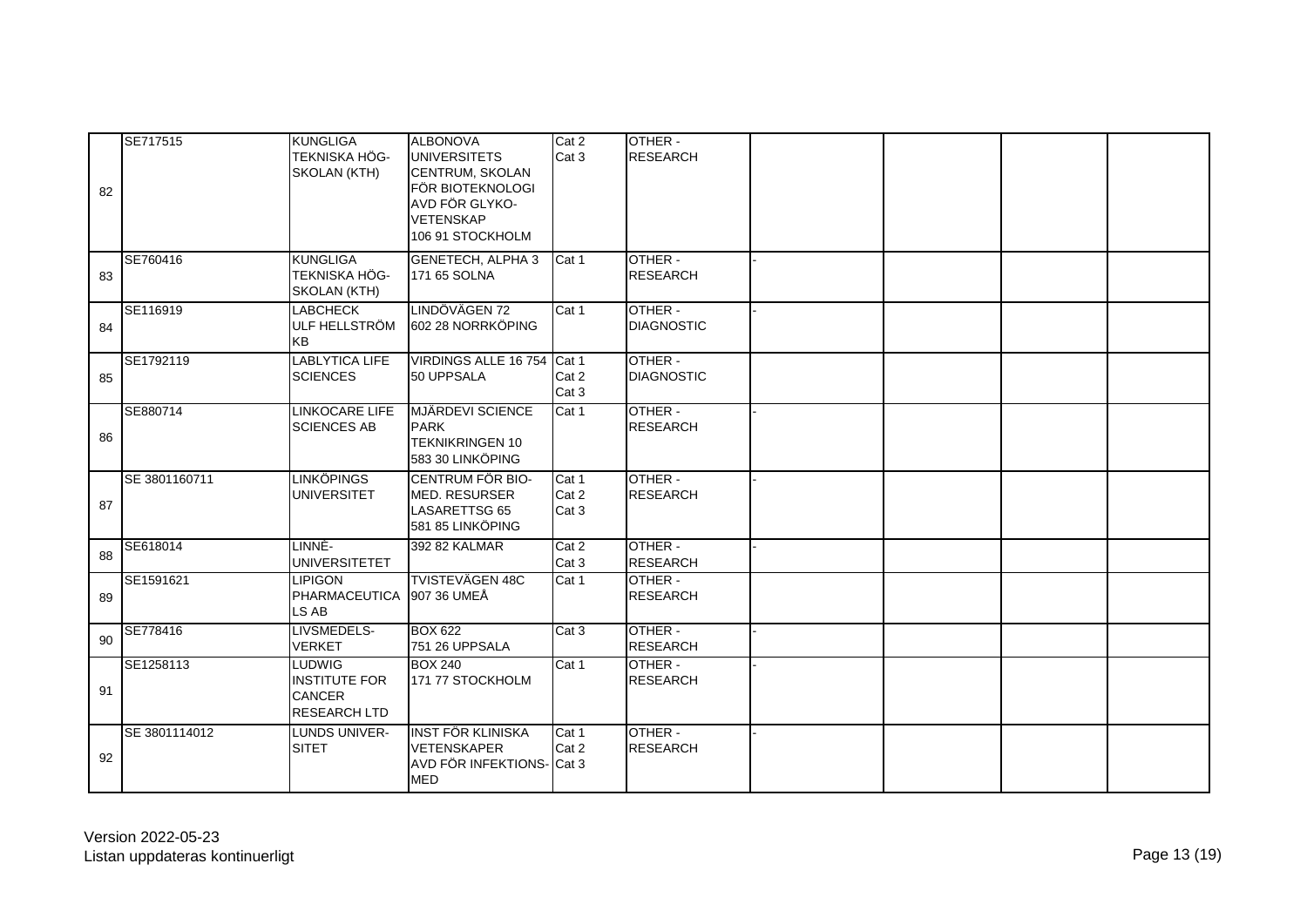| 93  | SE 1586721    | <b>LUMITO AB</b>                                | <b>ISCHEELEVÄGEN 2</b><br>223 51 LUND                                          | Cat 3                   | OTHER -<br><b>RESEARCH</b>       |                              |  |
|-----|---------------|-------------------------------------------------|--------------------------------------------------------------------------------|-------------------------|----------------------------------|------------------------------|--|
| 94  | SE1017613     | LÄKEMEDELS-<br><b>VERKET</b>                    | <b>LABORATORIET</b><br><b>DAG</b><br>HAMMARSKJÖLDSV 42 Cat 3<br>752 37 UPPSALA | Cat 1<br>Cat 2          | OTHER -<br><b>RESEARCH</b>       |                              |  |
| 95  | SE 3801248311 | <b>MABTECH AB</b>                               | <b>BOX 1233</b><br>AUGUSTENSDALSV 19<br>131 28 NACKA STRAND                    | Cat 3                   | OTHER -<br><b>RESEARCH</b>       |                              |  |
| 96  | SE757718      | <b>MAGLE</b><br><b>CHEMOSWED AB</b>             | <b>CELSIUSGATAN 35</b><br><b>212 14 MALMÖ</b>                                  | Cat 3                   | OTHER -<br><b>RESEARCH</b>       |                              |  |
| 97  | SE228421      | <b>MYBAC VETTECH</b><br>AB                      | <b>HJULMAKAREN1</b><br>12922 HÄGERSTEN                                         | Cat 1                   | OTHER -<br><b>RESEARCH</b>       |                              |  |
| 98  | SE83716       | <b>MCNEIL AB</b>                                | NORRBROPLATSEN 2<br>251 09 HELSINGBORG                                         | Cat 1                   | OTHER -<br><b>RESEARCH</b>       |                              |  |
| 99  | SE 2050 TP    | <b>MEDICAGO AB</b>                              | <b>DANMARK BERGA 13</b><br>755 98 UPPSALA                                      | Cat 3                   | OTHER -<br><b>RESEARCH</b>       | <b>PHAR</b><br>Section XIII  |  |
| 100 | SE863615      | <b>MEDICON</b><br><b>VILLAGE AB</b>             | SCHEELEVÄGEN 2<br>223 81 LUND                                                  | Cat 1                   | OTHER -<br><b>RESEARCH</b>       |                              |  |
| 101 | SE 3801316710 | <b>MERCODIA AB</b>                              | SYLVENIUSGATAN 8 A Cat1<br>754 50 UPPSALA                                      |                         | OTHER -<br><b>RESEARCH</b>       |                              |  |
| 102 | SE 3800949011 | <b>MEDIVIR AB</b><br>DMPK &<br><b>BIOANALYS</b> | <b>BOX 1086</b><br>141 22 HUDDINGE                                             | Cat1                    | OTHER -<br><b>RESEARCH</b>       |                              |  |
| 103 | SE334615      | <b>NOVAKEMI AB</b>                              | SOLLENTUNAV. 128<br>191 44 SOLLENTUNA                                          | Cat 1<br>Cat 2<br>Cat 3 | OTHER -<br><b>RESEARCH</b>       | <b>STORP</b><br>Section XIII |  |
| 104 | SE79513       | NOVAVAX AB                                      | KUNGSGATAN 109<br>753 18 UPPSALA                                               | Cat 1<br>Cat 2<br>Cat 3 | <b>OTHER-</b><br><b>RESEARCH</b> |                              |  |
| 105 | SE884719      | NEURONANO AB                                    | <b>MEDICON VILLAGE</b><br>301A-3<br>SCHEELEVÄGEN 2<br>223 81 LUND              | Cat 3                   | OTHER -<br><b>RESEARCH</b>       |                              |  |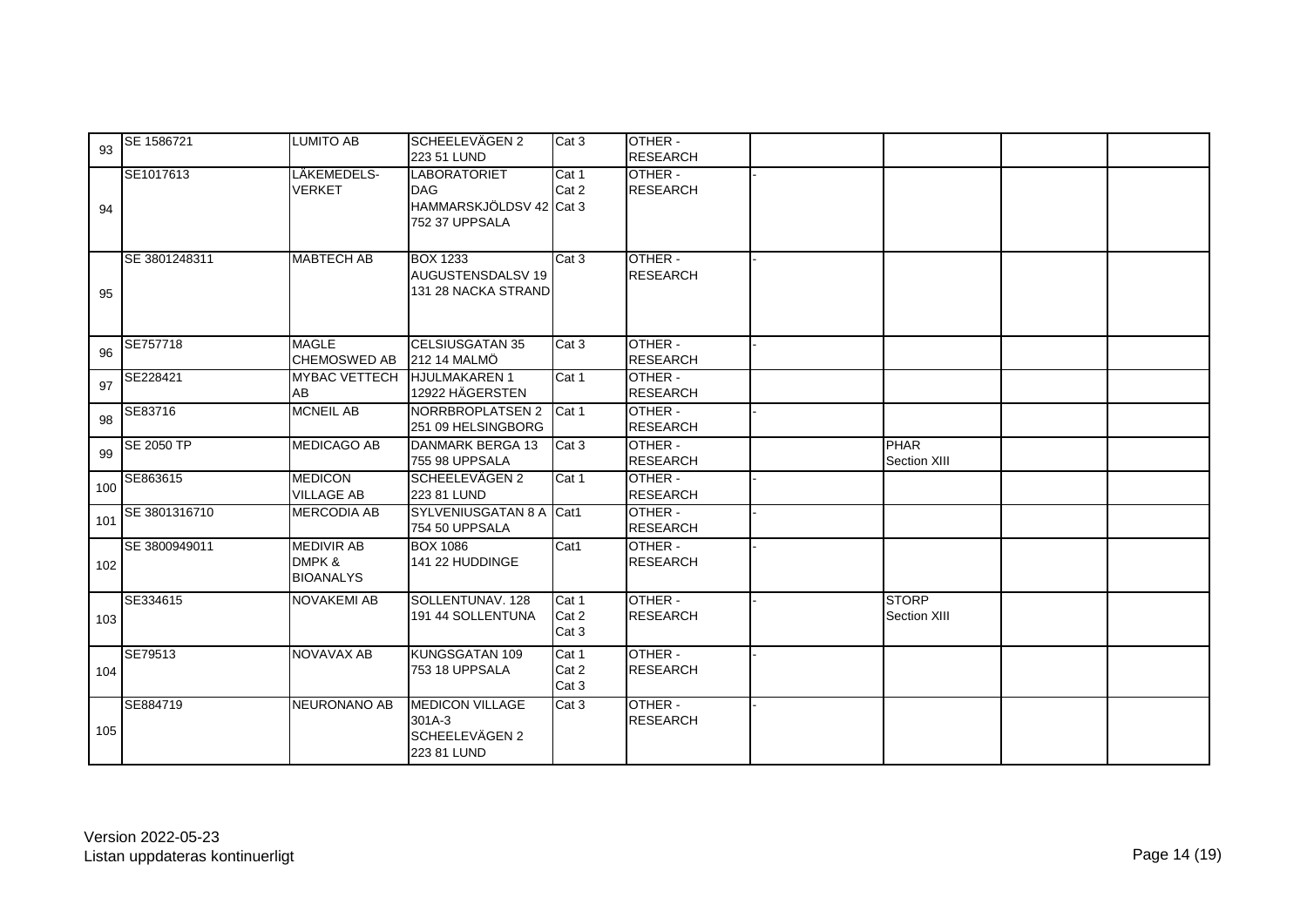| 106 | SE3800712511  | NEURONOVA AB                                             | FISKARTORPSV 15 A-D Cat1<br>114 33 STOCKHOLM                                                                     |                                              | OTHER -<br><b>RESEARCH</b> |                      |                              |  |
|-----|---------------|----------------------------------------------------------|------------------------------------------------------------------------------------------------------------------|----------------------------------------------|----------------------------|----------------------|------------------------------|--|
| 107 | SE 3800206512 | <b>NORDIC</b><br><b>BIOPHARMA</b><br>AB                  | <b>BANGÅRDSGATAN 6</b><br>541 34 SKÖVDE                                                                          | Cat1                                         | OTHER -<br><b>RESEARCH</b> |                      |                              |  |
| 108 | SE3800205112  | <b>NORDIC</b><br><b>DIAGNOSTICA</b><br><b>SERVICE AB</b> | MAGASINSGATAN 8C<br>434 37 KUNGSBACKA                                                                            | Cat 1                                        | OTHER -<br><b>RESEARCH</b> | <b>OTHER IVD, LR</b> | <b>STORP</b><br>Section XIII |  |
| 109 | SE1013313     | <b>NORDIC IVF</b><br><b>CENTER MALMÖ</b>                 | <b>GEIJERSGATAN 2 B</b><br>216 18 LIMHAMN                                                                        | Cat <sub>2</sub>                             | OTHER -<br><b>RESEARCH</b> |                      |                              |  |
| 110 | SE371718      | <b>OBLIQUE</b><br><b>THERAPEUTICS</b><br>AB              | <b>ARVID WALLGRENS-</b><br>BACKE 20<br>413 46 GÖTEBORG                                                           | Cat1                                         | OTHER -<br><b>RESEARCH</b> |                      |                              |  |
| 111 | SE262620      | <b>OLINK</b><br><b>PROETOMICS AB</b>                     | <b>DAG</b><br><b>HAMMARSJKÖLDS</b><br>VÄG 54A och 56                                                             | Cat1<br>Cat <sub>2</sub><br>Cat <sub>3</sub> | OTHER -<br><b>RESEARCH</b> |                      |                              |  |
| 112 | SE1486920     | <b>ONCOPEPTIDES</b>                                      | <b>BANVAKTSVÄGEN 22</b><br>171 48 SOLNA                                                                          | Cat1                                         | OTHER -<br><b>RESEARCH</b> |                      |                              |  |
| 113 | SE350413      | <b>OFFSPRING BIO-</b><br><b>SCIENCES AB</b>              | BYGGNAD 401<br>PLAN <sub>2K</sub><br>KVARNBERGG 6-8<br>151 85 SÖDERTÄLJE                                         | Cat 1<br>Cat 2<br>Cat 3                      | OTHER -<br><b>RESEARCH</b> |                      |                              |  |
| 114 | SE1158916     | <b>OUTOTEC</b><br>(SWEDEN) AB                            | C/O ANLÄGGNINGEN<br>PHOS DRYER<br><b>AVLOPPSRENINGS-</b><br><b>VERKET TUVAN</b><br>TUVAN 70<br>931 91 SKELLEFTEÅ | Cat <sub>2</sub>                             | OTHER -<br><b>RESEARCH</b> |                      |                              |  |
| 115 | SE209813      | <b>ONTARGET</b><br><b>CHEMISTRY AB</b>                   | <b>VIRDINGS ALLE 32 B</b><br>754 50 UPPSALA                                                                      | Cat1                                         | OTHER -<br><b>RESEARCH</b> |                      |                              |  |
| 116 | SE884818      | <b>PELAGO</b><br><b>BIOSCIENCE AB</b>                    | <b>BANVAKTSV 20</b><br>171 48 SOLNA                                                                              | Cat <sub>2</sub><br>Cat <sub>3</sub>         | OTHER -<br><b>RESEARCH</b> |                      |                              |  |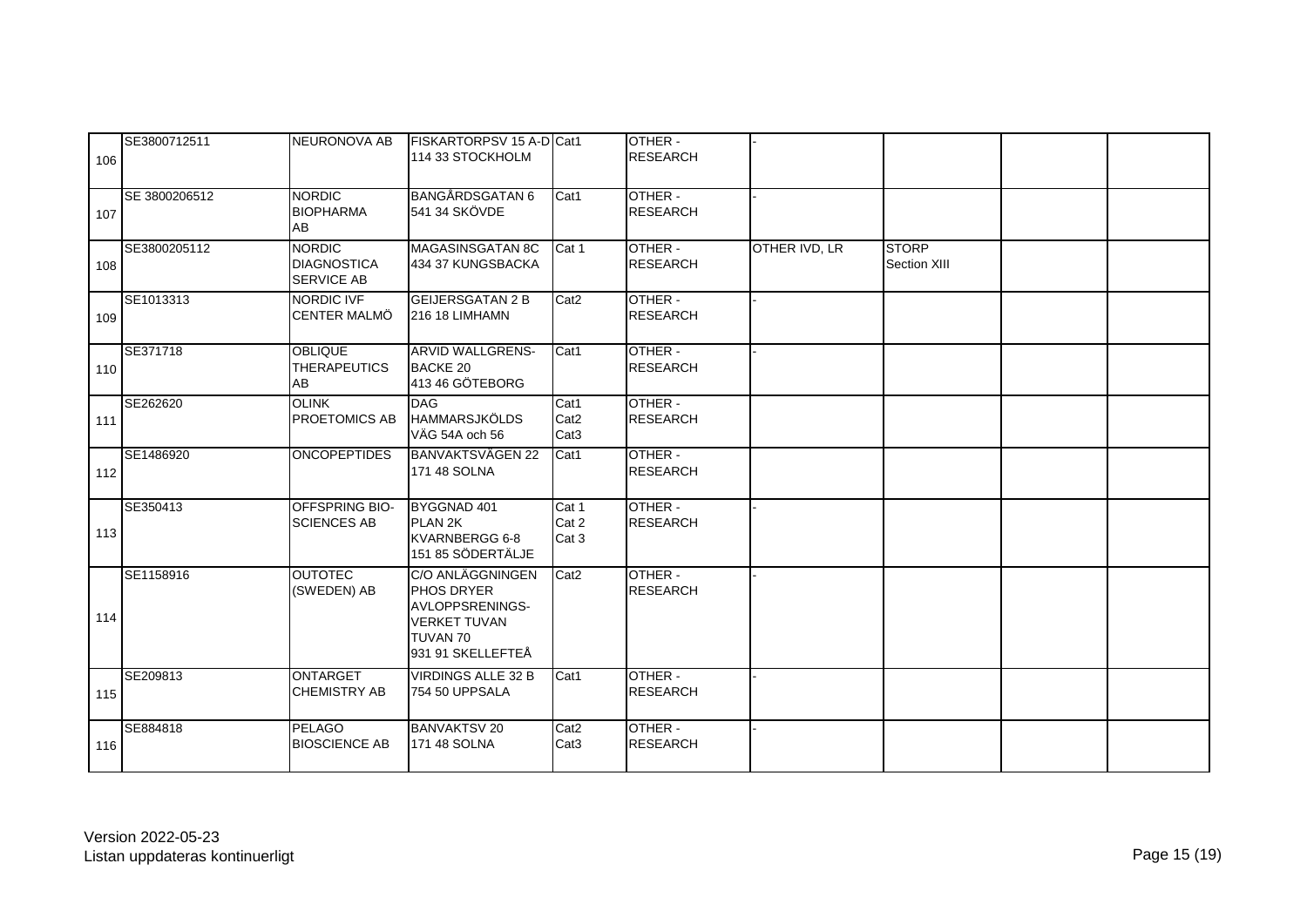| 117 | SE1570917    | <b>PRAKTIKER-</b><br><b>TJÄNST</b><br><b>AB/DANAKLINIKEN</b><br>SPECIALIST-<br>TANDVÅRD | <b>IMÖRBY CENTRUM</b><br>182 31 DANDERYD                                                                                     | Cat <sub>3</sub>        | OTHER -<br><b>RESEARCH</b> |  |  |
|-----|--------------|-----------------------------------------------------------------------------------------|------------------------------------------------------------------------------------------------------------------------------|-------------------------|----------------------------|--|--|
| 118 | SE3800936511 | <b>PRONEXUS</b><br><b>ANALYTICAL AB</b>                                                 | <b>GRINDSTUVÄGEN 44</b><br>167 33 BROMMA                                                                                     | Cat <sub>3</sub>        | OTHER -<br><b>RESEARCH</b> |  |  |
| 119 | SE668113     | <b>QPS SWEDEN AB</b>                                                                    | <b>BIOVATION PARK</b><br><b>TELGE</b><br>BOX 22<br>151 21 SÖDERTÄLJE                                                         | Cat1                    | OTHER -<br><b>RESEARCH</b> |  |  |
| 120 | SE890717     | Q & Q LABS AB                                                                           | <b>ASTRA ZENECA</b><br><b>BIOVENTURE HUB</b><br><b>PEPPAREDSLEDEN 3</b><br>431 83 MÖLNDAL                                    | Cat1                    | OTHER -<br><b>RESEARCH</b> |  |  |
| 121 | SE1911717    | <b>RECIPHARM OT</b><br><b>CHEMISTRY AB</b>                                              | VIRDINGS ALLÉ 32<br>754 50 UPPSALA                                                                                           | Cat 1<br>Cat 2<br>Cat 3 | OTHER -<br><b>RESEARCH</b> |  |  |
| 122 | SE835121     | <b>REGION</b><br>VÄRMLAND<br><b>KLINISK KEMI</b>                                        | <b>CENTRALSJUKHUSET</b><br>651 85 KARLSTAD                                                                                   | Cat 1<br>Cat 2<br>Cat 3 | OTHER -<br><b>RESEARCH</b> |  |  |
| 123 | SE795813     | <b>INSTITUTES OF</b><br><b>SWEDEN AB</b>                                                | RISE - RESEARCH AGRIFOOD AND BIO-<br><b>SCIENCE</b><br><b>FRANS PERSSONS</b><br>VÄG 6<br>412 76 GÖTEBORG                     | Cat <sub>3</sub>        | OTHER -<br><b>RESEARCH</b> |  |  |
| 124 | SE869813     | <b>INSTITUTES OF</b><br><b>SWEDEN AB</b>                                                | RISE - RESEARCH SURFACES, PROC. &<br><b>FORMULATION</b><br><b>DROTTNING</b><br><b>KRISTINAS VÄG 45 A</b><br>114 28 STOCKHOLM | Cat 3                   | OTHER -<br><b>RESEARCH</b> |  |  |
| 125 | SE322419     | <b>INSTITUTES OF</b><br><b>SWEDEN AB</b>                                                | RISE - RESEARCH KEMISK OCH FARMA-<br><b>CEUTISK TOXIKOLOGI</b><br><b>FORSKARGATAN 20</b><br>151 36 SÖDERTÄLJE                | Cat 1<br>Cat 2<br>Cat 3 | OTHER -<br><b>RESEARCH</b> |  |  |
| 126 | SE958620     | RISE - RESEARCH ULTUNAALLÈN 4<br><b>INSTITUTES OF</b><br><b>SWEDEN AB</b>               | 756 51 UPPSALA                                                                                                               | Cat 2                   | OTHER -<br><b>RESEARCH</b> |  |  |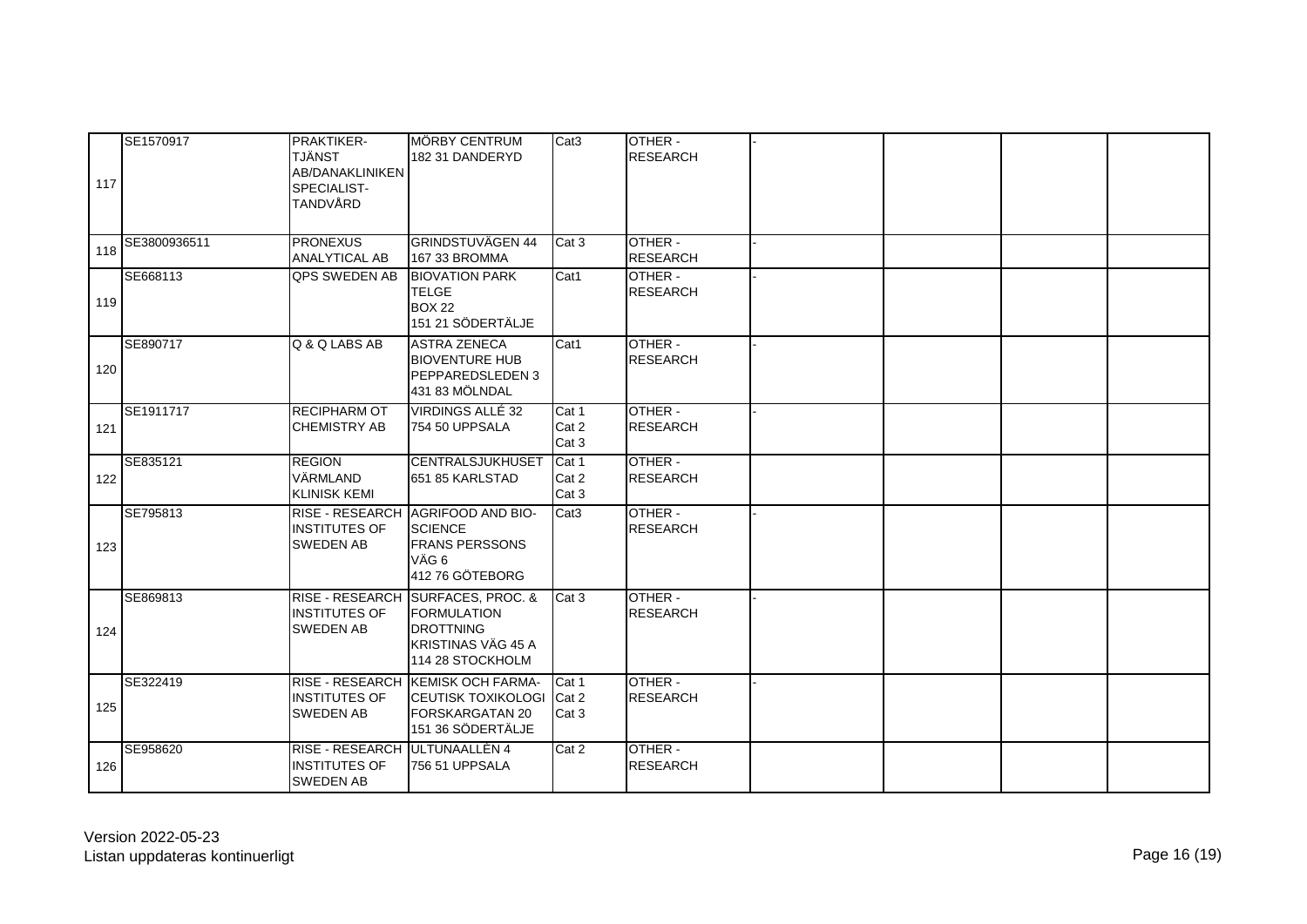| 127 | SE551314      | VERKET.<br>LINKÖPINGSENH.                                                 | RÄTTSMEDICINAL- ARTILLERIGATAN 12<br>587 58 LINKÖPING       | Cat <sub>3</sub>         | OTHER -<br><b>RESEARCH/</b><br><b>DIAGNOSTIC</b> |  |  |
|-----|---------------|---------------------------------------------------------------------------|-------------------------------------------------------------|--------------------------|--------------------------------------------------|--|--|
| 128 | SE986322      | RÄTTSMEDICINAL-RETZIUS VÄG 5<br>VERKET,<br><b>STOCKHOLMSENH</b>           | 171 65 SOLNA                                                | Cat <sub>3</sub>         | OTHER -<br><b>RESEARCH</b>                       |  |  |
| 129 | SE1401617     | <b>SENZAGEN AB</b>                                                        | <b>MEDICON VILLAGE</b><br>SCHEELEVÄGEN 2<br>223 81 LUND     | Cat <sub>3</sub>         | OTHER -<br>RESEARCH/<br><b>DIAGNOSTIC</b>        |  |  |
| 130 | SE443919      | <b>SGS ANALYTICS</b><br><b>SWEDEN AB</b>                                  | <b>OLAUS MAGNUS</b><br><b>VÄG 27</b><br>583 30 LINKÖPING    | Cat 1<br>Cat 2<br>Cat 3  | OTHER -<br><b>DIAGNOSTIC</b>                     |  |  |
| 131 | SE645716      | <b>SOLVE</b><br><b>RESEARCH</b><br><b>AND</b><br><b>CONSULTANCY</b><br>AB | <b>MEDICON VILLAGE</b><br>SCHEELEVÄGEN 2<br>223 63 LUND     | Cat <sub>3</sub>         | OTHER -<br><b>RESEARCH</b>                       |  |  |
| 132 | SE1017818     | SPAGO NANO-<br><b>MEDICAL AB</b>                                          | SCHEELEVÄGEN 22<br>223 63 LUND                              | Cat1                     | OTHER -<br><b>RESEARCH/</b><br><b>DIAGNOSTIC</b> |  |  |
| 133 | SE1080917     | <b>SPATIAL TRAN-</b><br><b>SCRIPTOMICS AB</b>                             | <b>SÖDRA FISKAR-</b><br>TORPSVÄGEN 15 C<br>114 33 STOCKHOLM | Cat1                     | OTHER -<br><b>RESEARCH</b>                       |  |  |
| 134 | SE616118      | <b>SPRINT</b><br><b>BIOSCIENCE AB</b>                                     | HÄLSOVÄGEN 7,<br><b>PLAN 8</b><br>141 57 HUDDINGE           | Cat1<br>Cat <sub>3</sub> | OTHER -<br><b>RESEARCH</b>                       |  |  |
| 135 | SE 3800634211 | <b>STATENS</b><br>VETERINÄRMEDI-<br><b>CINSKA ANSTALT</b>                 | AVDELNINGEN FÖR<br>SJUKDOMSKONTROLL Cat 2<br>751 89 UPPSALA | Cat 1<br>Cat 3           | OTHER -<br><b>RESEARCH/DIAGN</b><br><b>OSTIC</b> |  |  |
| 136 | SE3800603612  | <b>STOCKHOLMS</b><br><b>UNIVERSITET</b>                                   | <b>TEKNISKA AVD</b><br>106 91 STOCKHOLM                     | Cat 1<br>Cat 2<br>Cat 3  | OTHER -<br><b>RESEARCH</b>                       |  |  |
| 137 | SE63214       | <b>SVENSKA</b><br><b>ELITSKON AB</b>                                      | BERGSBRUNNAG 8<br>753 23 UPPSALA                            | Cat 3                    | OTHER -<br><b>RESEARCH</b>                       |  |  |
| 138 | SE3801001912  | <b>SVERIGES LANT-</b><br><b>BRUKSUNIVERSI-</b><br>TET (SLU)               | <b>BOX 7054</b><br>750 07 UPPSALA                           | Cat 1<br>Cat 2<br>Cat 3  | OTHER -<br><b>RESEARCH</b>                       |  |  |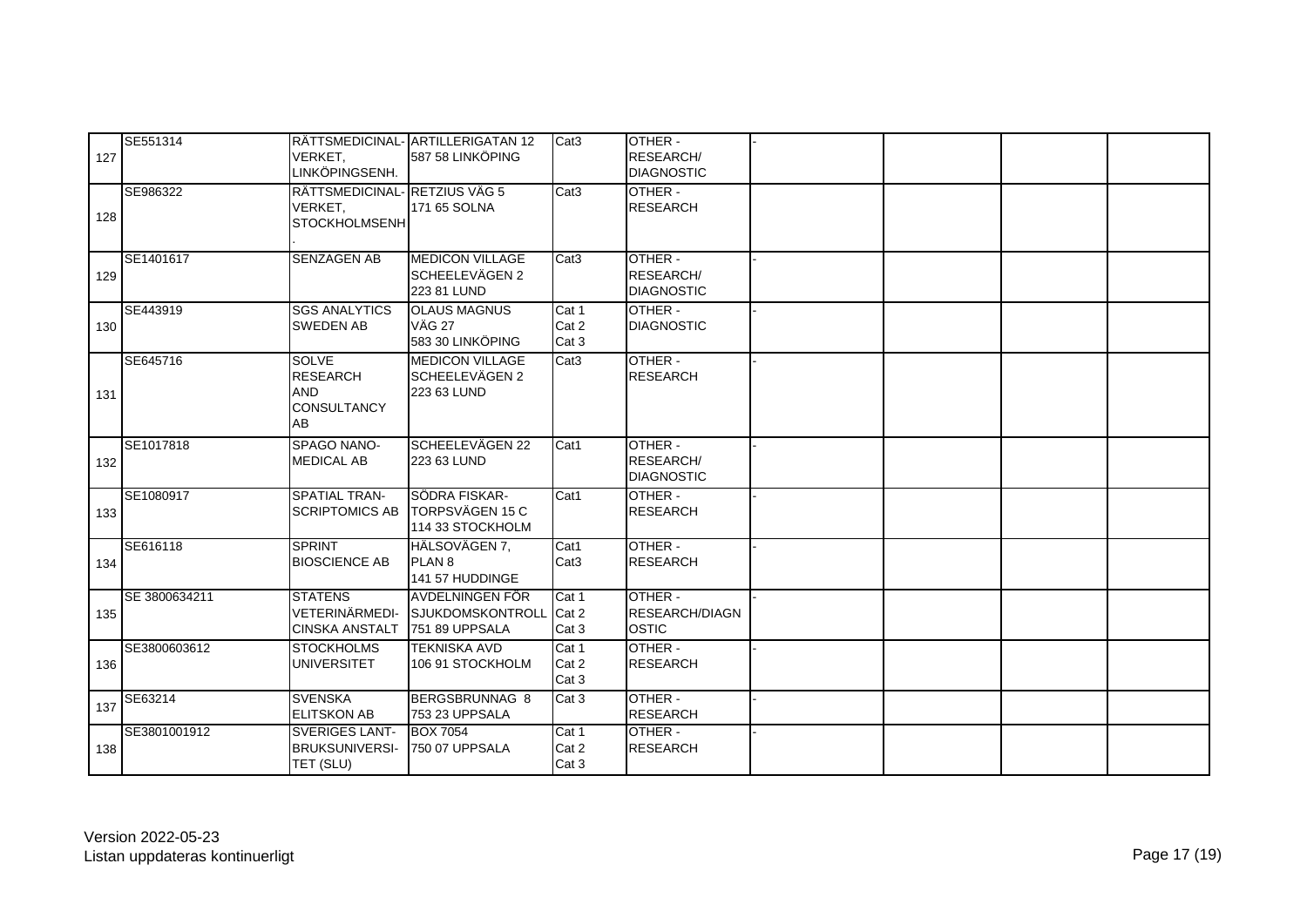| 139 | SE3800507712   | <b>SWEDISH</b><br><b>ORPHAN</b><br><b>BIOVITRUM AB</b>              | 112 76 STOCKHOLM                                                                                                    | Cat 1<br>Cat 2<br>Cat 3 | OTHER -<br><b>RESEARCH</b>   |  |  |
|-----|----------------|---------------------------------------------------------------------|---------------------------------------------------------------------------------------------------------------------|-------------------------|------------------------------|--|--|
| 140 | SE282415       | <b>TAKARA BIO</b><br><b>EUROPE AB</b>                               | <b>ARVID WALLGRENS-</b><br>BACKE 20<br>413 46 GÖTEBORG                                                              | Cat 1<br>Cat 2<br>Cat 3 | OTHER -<br><b>RESEARCH</b>   |  |  |
| 141 | SE1107821      | <b>TATAA Biocenter</b><br>AB                                        | <b>ODINSGATAN 28</b><br>411 03 GÖTEBORG                                                                             | Cat 1                   | OTHER -<br><b>RESEARCH</b>   |  |  |
| 142 | SE 38001271112 | <b>TETRA PAK</b><br><b>PROCESSING</b><br>SYSTEMS AB                 | <b>RUBEN RAUSINGS</b><br><b>GATA</b><br>221 86 LUND                                                                 | Cat <sub>3</sub>        | OTHER -<br><b>DIAGNOSTIC</b> |  |  |
| 143 | SE876916       | <b>TETRA PAK</b><br><b>PACKAGING</b><br>SOLUTIONS AB                | <b>RUBEN RAUSINGS</b><br><b>GATA</b><br>221 86 LUND                                                                 | Cat <sub>3</sub>        | OTHER -<br><b>DIAGNOSTIC</b> |  |  |
| 144 | SE556316       | <b>TETRA RECART</b><br>AB                                           | <b>RUBEN RAUSINGS</b><br><b>GATA</b><br>221 86 LUND                                                                 | Cat <sub>3</sub>        | OTHER -<br><b>DIAGNOSTIC</b> |  |  |
| 145 | SE498116       | TOLERANZIA AB                                                       | <b>ARVID WALLGRENS-</b><br>BACKE 20<br>413 46 GÖTEBORG                                                              | Cat 3                   | OTHER -<br><b>RESEARCH</b>   |  |  |
| 146 | SE859117       | TOTALFÖR-<br><b>SVARETS</b><br>FORSKNINGS-<br><b>INSTITUT (FOI)</b> | 901 82 UMEÅ                                                                                                         | Cat 1                   | OTHER -<br><b>RESEARCH</b>   |  |  |
| 147 | SE1875617      | TRULY LABS AB                                                       | <b>MEDICON VILLAGE</b><br>223 81 LUND                                                                               | Cat 1                   | OTHER -<br><b>RESEARCH</b>   |  |  |
| 148 | SE496422       | <b>UMANDIAGNOSTI</b><br>C AB                                        | <b>TVISTEVÄGEN 48 C</b><br>907 36 UMEÅ                                                                              | Cat 3                   | OTHER -<br><b>RESEARCH</b>   |  |  |
| 149 | SE823513       | UMEÅ<br><b>UNIVERSITET</b>                                          | 901 87 UMEÅ                                                                                                         | Cat 1<br>Cat 2<br>Cat 3 | OTHER -<br><b>RESEARCH</b>   |  |  |
| 150 | SE841713       | <b>UPPSALA</b><br><b>UNIVERSITET</b>                                | 751 85 UPPSALA                                                                                                      | Cat 1<br>Cat 2<br>Cat 3 | OTHER -<br><b>RESEARCH</b>   |  |  |
| 151 | SE1218818      | <b>VECURA</b>                                                       | <b>KAROLINSKA CELL</b><br><b>THERAPY CENTER</b><br>KAROLINSKA UNIVER-<br><b>SITETSSJUKHUSET</b><br>141 86 STOCKHOLM | Cat 1                   | OTHER -<br><b>RESEARCH</b>   |  |  |